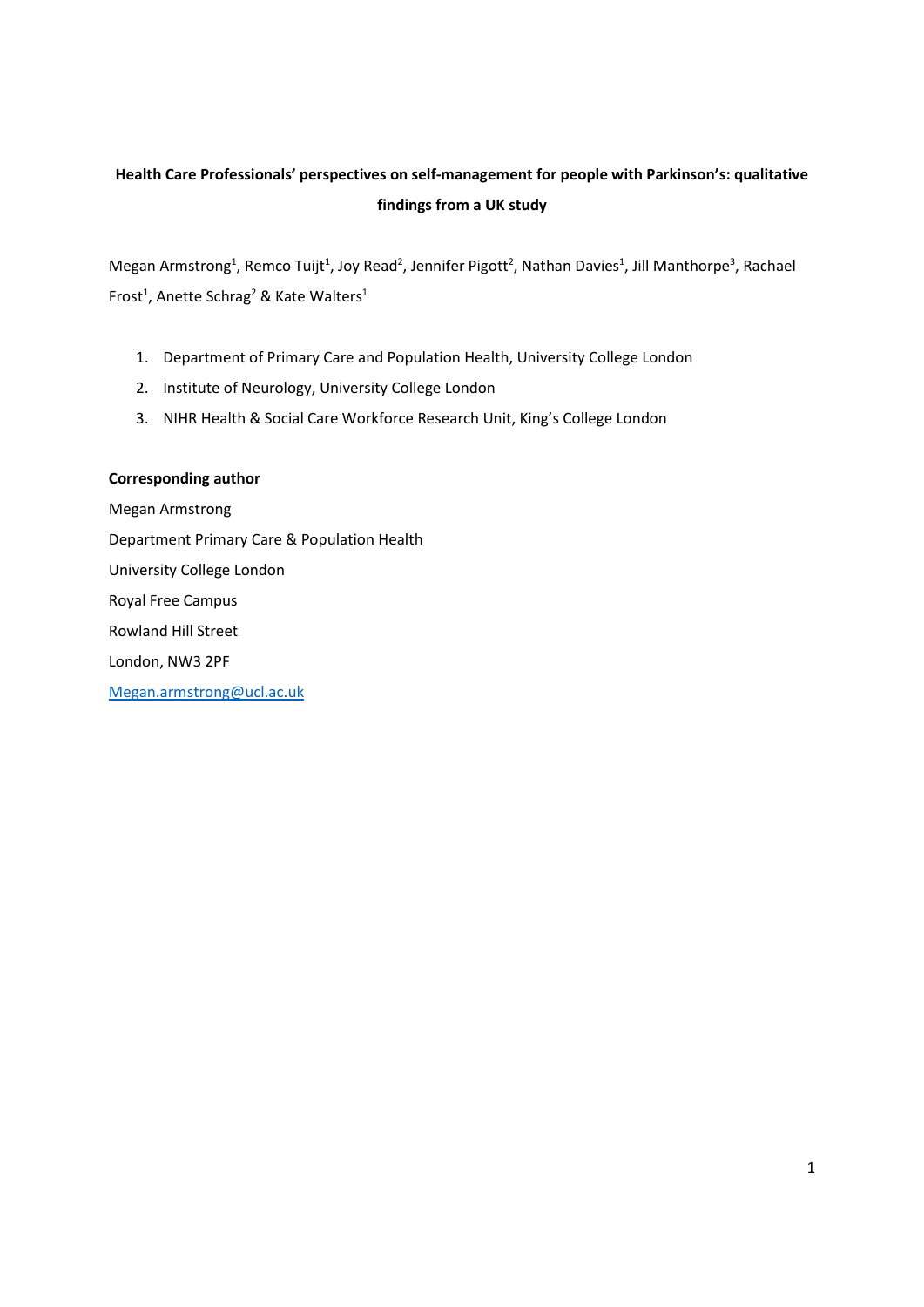**Background:** Parkinson's disease is a long-term, complex health condition. To improve or maintain quality of life, people with Parkinson's can have an active involvement in their care through self-management techniques. Given the complexity and individualization of self-management, people with Parkinson's will need support and encouragement from their healthcare professionals (HCPs). Despite the key role HCPs have in this, research has seldom explored their perspectives and understanding of self-management for people with Parkinson's.

**Methods:** Multi-disciplinary teams providing care for people with Parkinson's across London, Coventry and Hertfordshire were approached and took part in either one of four focus groups or individual interviews. Forty-two HCPs, including a range of specialist doctors, general practitioners, allied health professionals, nurses, and social workers, took part in this study. Interviews were transcribed and analysed using thematic analysis to identify themes.

**Results:** Four themes were developed from the data: 1) Empowerment of patients through holistic care and being person-centred; 2) Maximising motivation and capability for patients, for example using asset based approaches and increasing opportunities; 3) importance of empowerment of carers to support selfmanagement and 4) contextual barriers to self-management such as the social context.

**Conclusions:** This study is the first to explore the perspectives of HCPs on self-management in people with Parkinson's. Our findings have identified important considerations surrounding empowerment, motivation, carers and contextual barriers to better understand how we enable effective selfmanagement techniques in people with Parkinson's. Research should build on these findings on to develop acceptable and effective self-management tools for use in practice with people affected by Parkinson's.

**Key words:** Parkinson's, self-management, qualitative, thematic analysis,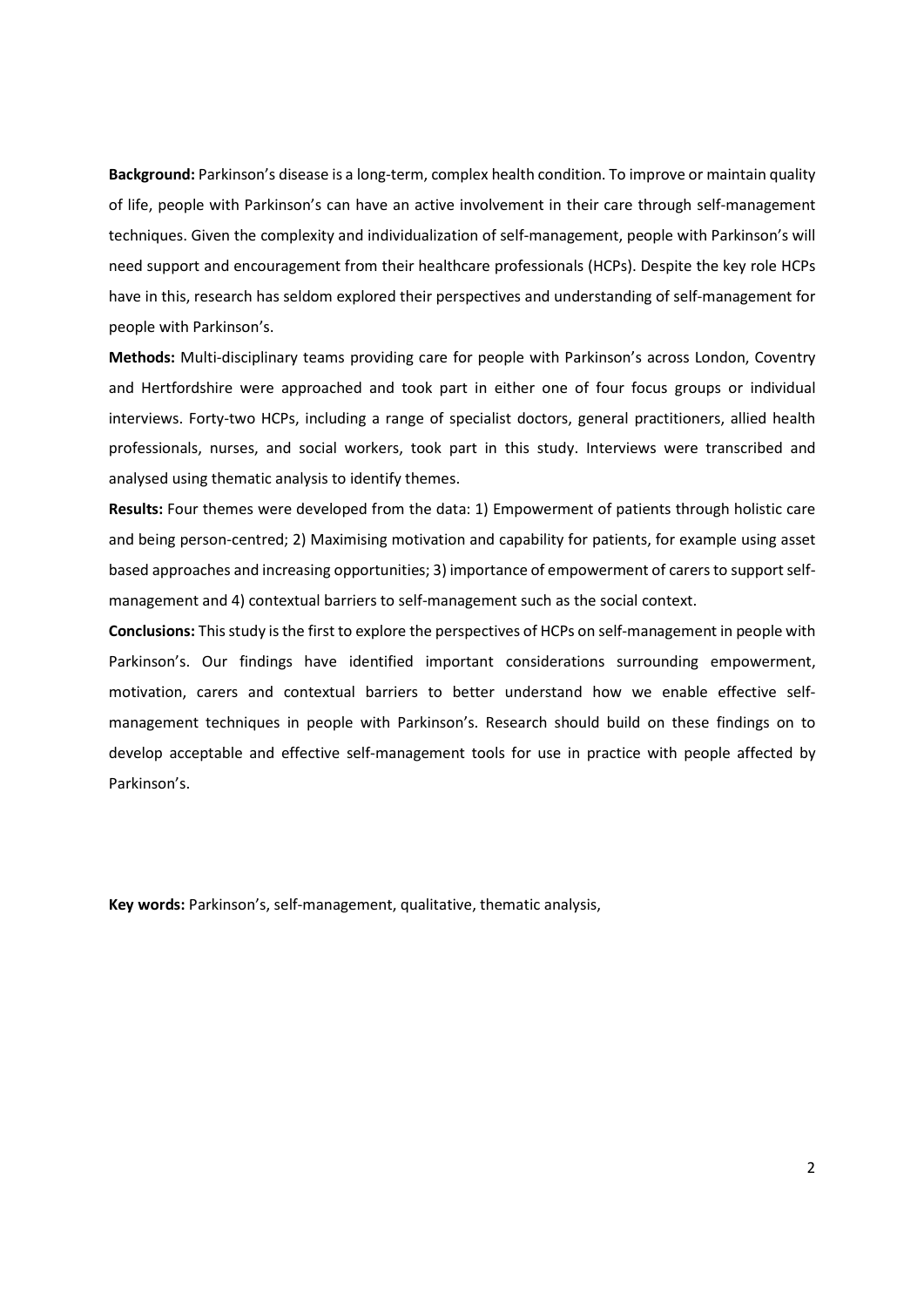Parkinson's is a common neurodegenerative disease affecting 1–2% of the population over the age of 65 years and, with increasing life expectancy, numbers are projected to double by 2050 [1]. It affects the individual in a myriad of ways, including movement disorders, cognitive decline and poor psychological wellbeing [2, 3]. Due to the frequency and severity of symptoms, people with Parkinson's often have a low quality of life, increased risk of unplanned hospital admissions, and may move to care homes [4, 5]. It is important to understand how people with Parkinson's can be best supported to self-manage their condition to maintain independence and optimise quality of life.

Self-management is the process of people with long-term health conditions actively participating in their care through adapting their behaviour to better manage their physical and emotional wellbeing [6, 7]. Specific aspects of self-management vary according to the condition, but many include access to health information and resources, monitoring of symptoms, problem solving and goal setting techniques, increasing self-efficacy and developing coping strategies [8, 9]. To begin self-management, people need knowledge, confidence, and skills; to self-manage long-term and adopt healthy behaviours, the person must focus on what intrinsically motivates them, which makes self-management individualized and therefore complex. Self-management has been shown to improve cognitive function in people living with dementia and enables them to live at home for longer [10], improve quality of life in people with multiple sclerosis by reducing depression and anxiety [11], and reduce pain in people with cancer [12]. Within Parkinson's, evidence of the effectiveness of varieties of self-management interventions is limited [13]. Self-management techniques are often not implemented in practice and reasons as to why this is needs to be explored [14].

Complex trials are often not delivered in the ways participants want them to be [15] and the UK Medical Research Council's guidelines highlight that a lack of effectiveness may be due to poor implementation and acceptability of the intervention [16]. Therefore, it is important to explore the perspectives of people receiving an intervention and other key stakeholders. A thematic synthesis of interviews with people with Parkinson's and their family carers outlined several key components of self-management interventions such as increasing knowledge, developing psychological strategies, and providing self-monitoring techniques [17]. Whilst researchers have explored people with Parkinson's and their carers' perspectives of self-management, the role of those healthcare professionals (HCPs) who work in partnership with patients as a key component of self-management has not been greatly researched [18].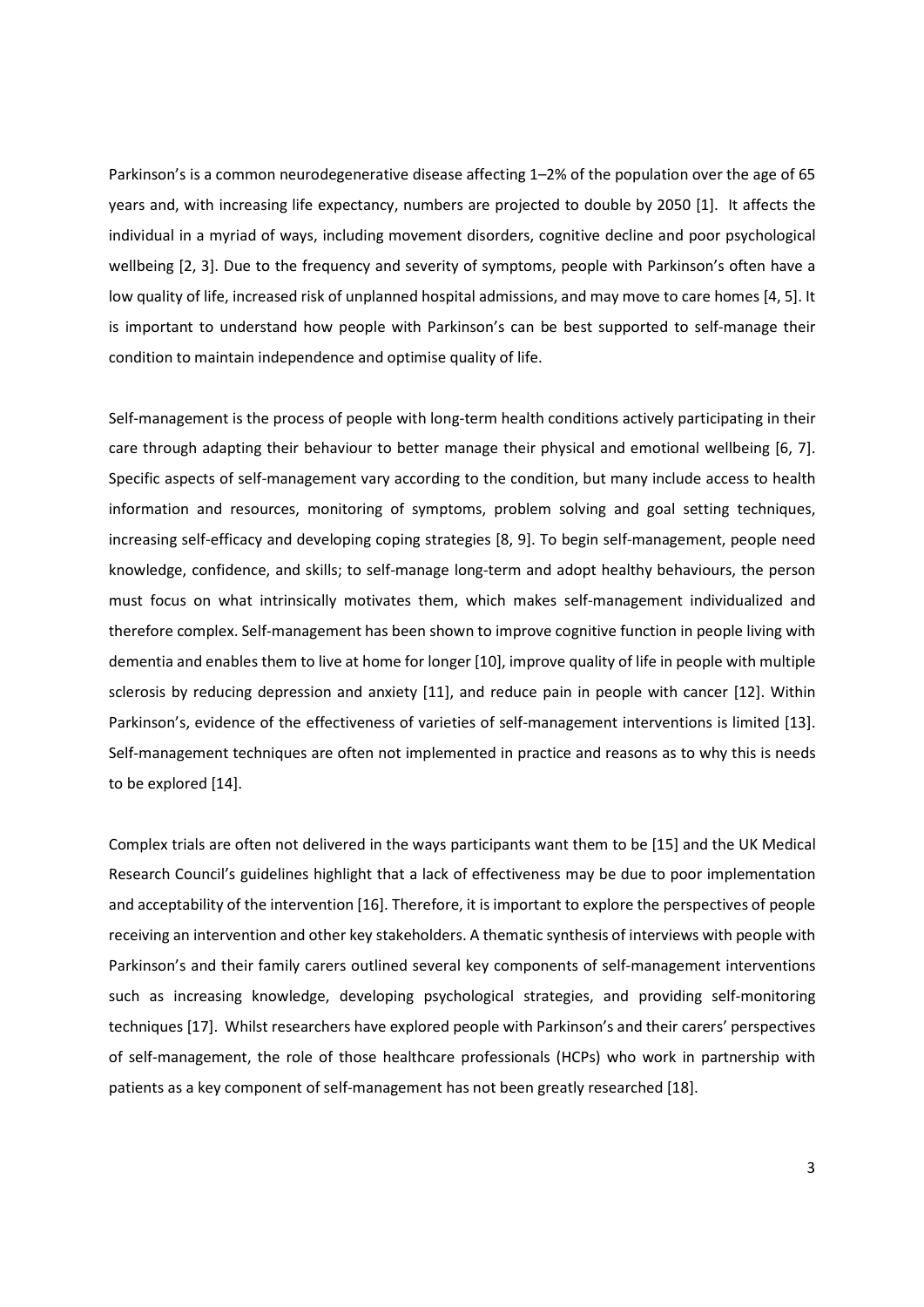Relationships with HCPs is a major factor for effective self-management for people with complex longterm conditions [19]. This finding is unsurprising given that people are new to their role as active participants in care and may need guidance and support from HCPs. In a critique of self-management and behaviour change interventions, it was argued there is too much focus on the person with the condition changing their behaviour, and that HCPs are equally important in self-management [20]. One study that explored HCPs' views of being person-centred, for people with Parkinson's or those with diabetes, highlighted the barriers and uncertainty about knowing what was important to the patient [21]. More broadly looking at all aspects of self-management, HCPs for people with chronic obstructive pulmonary disease reported a lack of understanding of what it entailed and those who did understand it, felt they lacked the time to successfully implement it [22]. To our knowledge, there is no exploration of HCPs' understanding of self-management specifically for people with Parkinson's or their perspectives on the barriers and facilitators of implementing it in practice. Due to the increased interest in developing selfmanagement interventions for people with Parkinson's, it is important to understand HCPs' views on selfmanagement. We therefore aimed to explore the perspectives of HCPs on how to support people with Parkinson's to self-manage their long-term condition.

#### **Method**

#### **Design**

An exploratory qualitative design was used with reporting guided by the Standards for Reporting Qualitative Research framework [23].

### **Ethics and consent**

This study was given a favourable opinion by the London Queen Square Research Ethics Committee (18/LO/1470). Written informed consent was obtained from all participants.

#### **Sampling and participants**

A purposive sample of HCPs was approached and recruited in 2019 as part of the PD-Care study, which aims to develop a self-management toolkit for people with Parkinson's. HCPs were selected to represent a broad range of community and hospital-based health and social care professionals who are involved in supporting people with Parkinson's in one or more aspect of their health or social care. Four multidisciplinary teams (MDTs) providing care for people with Parkinson's across London and Hertfordshire were approached and agreed to host focus groups, including one General Practice team, a Community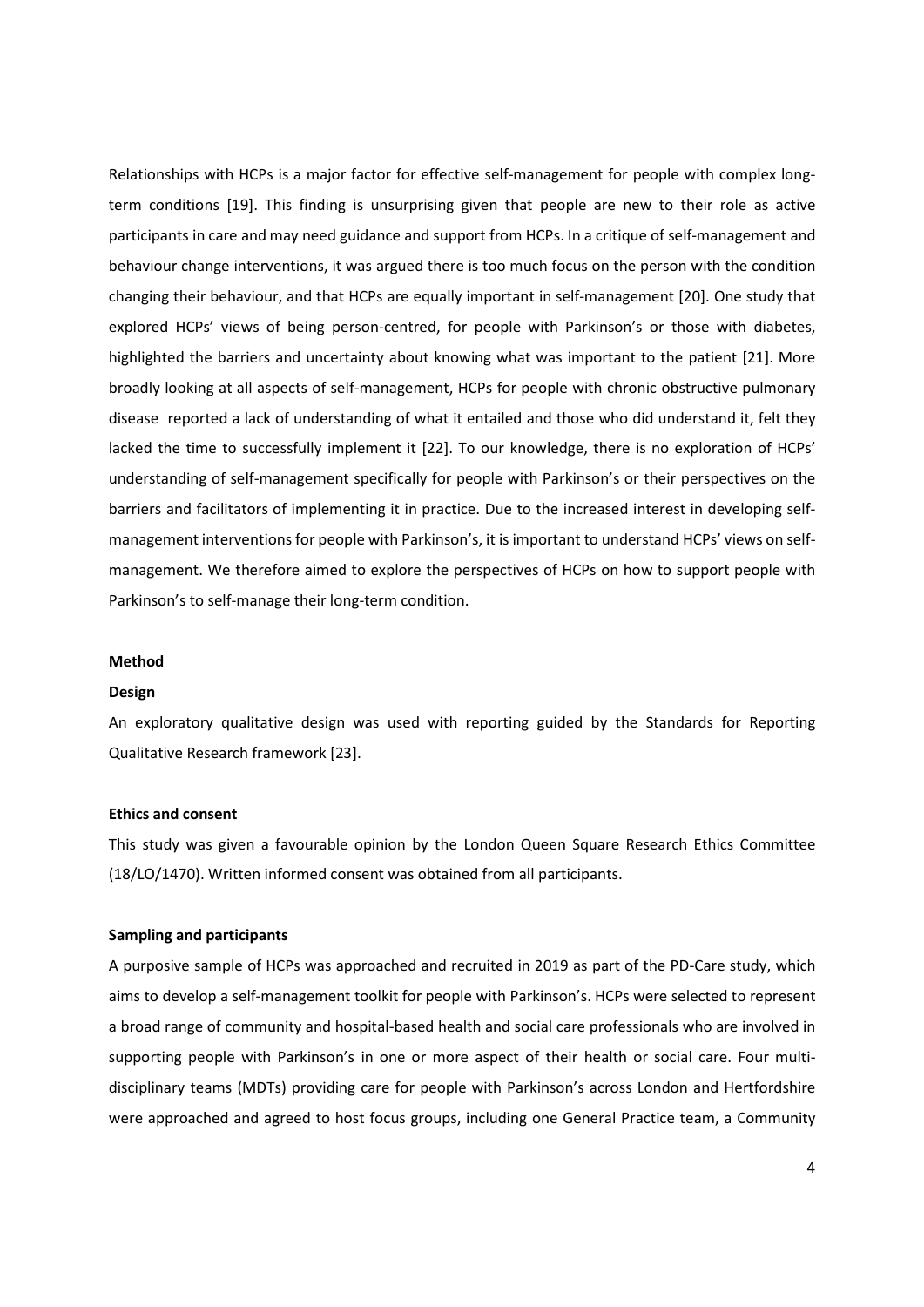MDT, a hospital outpatient MDT and a hospital-based neurology team. To sample for maximum diversity of views based on professional background and level of experience a further 15 individual interviews were conducted with professionals under-represented in the focus groups. These individuals were recruited from a variety of hospital and community settings across London, Hertfordshire, and Coventry.

#### **Procedure**

Interviews and focus groups were mainly conducted at the participant's place of work. Interviews were semi-structured and followed a topic guide that included questions such as 'How do you facilitate the selfmanagement of patients with Parkinson's disease?' Further prompts and probes were used to facilitate in-depth responses. The study coordinator (JR), who has a background in nursing and psychology, and a research assistant who has a background in psychology, conducted the one-to-one interviews and focus groups. Both interviewers had experience in conducting qualitative interviews, which gave them the skills to build rapport with the participants to encourage open and honest answers. Techniques such as paraphrasing and summarising throughout was used to allow the participants to correct the interviewers or elaborate on their answers. Moderation of the focus groups was agreed upon concerning a 'step-up, step-down' approach to give everyone a chance to participate. The interviews lasted between 60-90 minutes. Discussions were audio-recorded, transcribed verbatim, de-identified and stored securely. All transcripts were checked against initial recordings before processing for analysis.

# **Analysis**

Thematic analysis guided by Braun and Clark's framework [24] was used to identify, analyse, and report themes. Line-by-line coding was undertaken using NVIVO 12 [25]. An inductive approach was taken, where different members of the team read several transcripts multiple times to identify codes from the data. Codes were then synthesised into the themes and subthemes and discussed between the whole team, including five HCPs, to explore and agree meanings and interpretation.

### **Results**

# **Participant Characteristics**

This study included 42 HCPs, including a range of specialist doctors, general practitioners (GPs), allied health professionals, nurses, and social workers (see Table 1).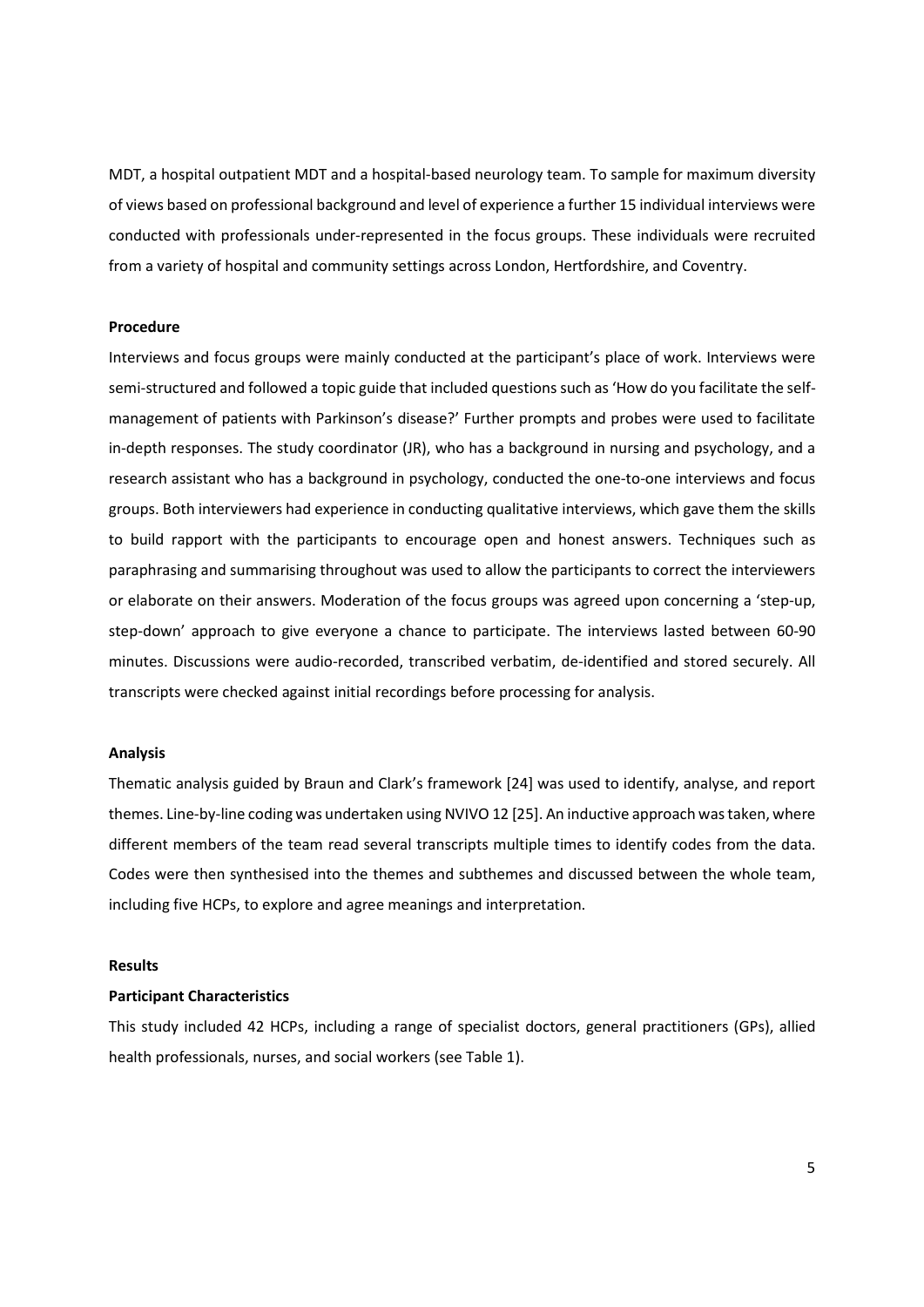# **Table 1: Participants' professions**

| ID                                   | Profession                                             |
|--------------------------------------|--------------------------------------------------------|
| Focus group 1: GP practice           | Practice nurses x 2                                    |
|                                      | Health Care Assistant x 1                              |
|                                      | $GP \times 6$                                          |
|                                      | GP Trainees x 2                                        |
| Focus group 2: community based       | OT Consultant team lead x 1                            |
| outpatient MDT                       | Physiotherapists of differing grades x 3               |
|                                      | Therapy assistant x 1                                  |
|                                      | Speech and Language Therapist x 1                      |
|                                      | Continuing care nurse x 1                              |
|                                      | Community Matron x 1                                   |
| Focus group 3: hospital clinic based | Parkinson's disease nurse x 1                          |
| <b>MDT</b>                           | Clinic nurse x 1                                       |
|                                      | Consultant neurologist x 1                             |
|                                      | Physiotherapist x 1                                    |
|                                      | Consultant Geriatrician x 1                            |
|                                      | Occupational Therapist x 1                             |
| Focus group 4: Hospital based        | Neurologists x 2                                       |
| neurology team                       | Parkinson's Disease Nurse x 1                          |
| Individual interviews (n=15)         | Community speech and Language Therapist x 1            |
|                                      | GP x 1                                                 |
|                                      | Trainee Neurologist x 1                                |
|                                      | Neurologist consultant (non PD specialist) x 1         |
|                                      | Foundation Doctor (junior trainee) x 1                 |
|                                      | Hospital pharmacist x 1                                |
|                                      | Community Occupational Therapist/Care Co-ordinator x 1 |
|                                      | Trainee geriatrician x 1                               |
|                                      | Hospital Social Worker x 1                             |
|                                      | <b>Community Social Worker x 2</b>                     |
|                                      | Community dietician x 1                                |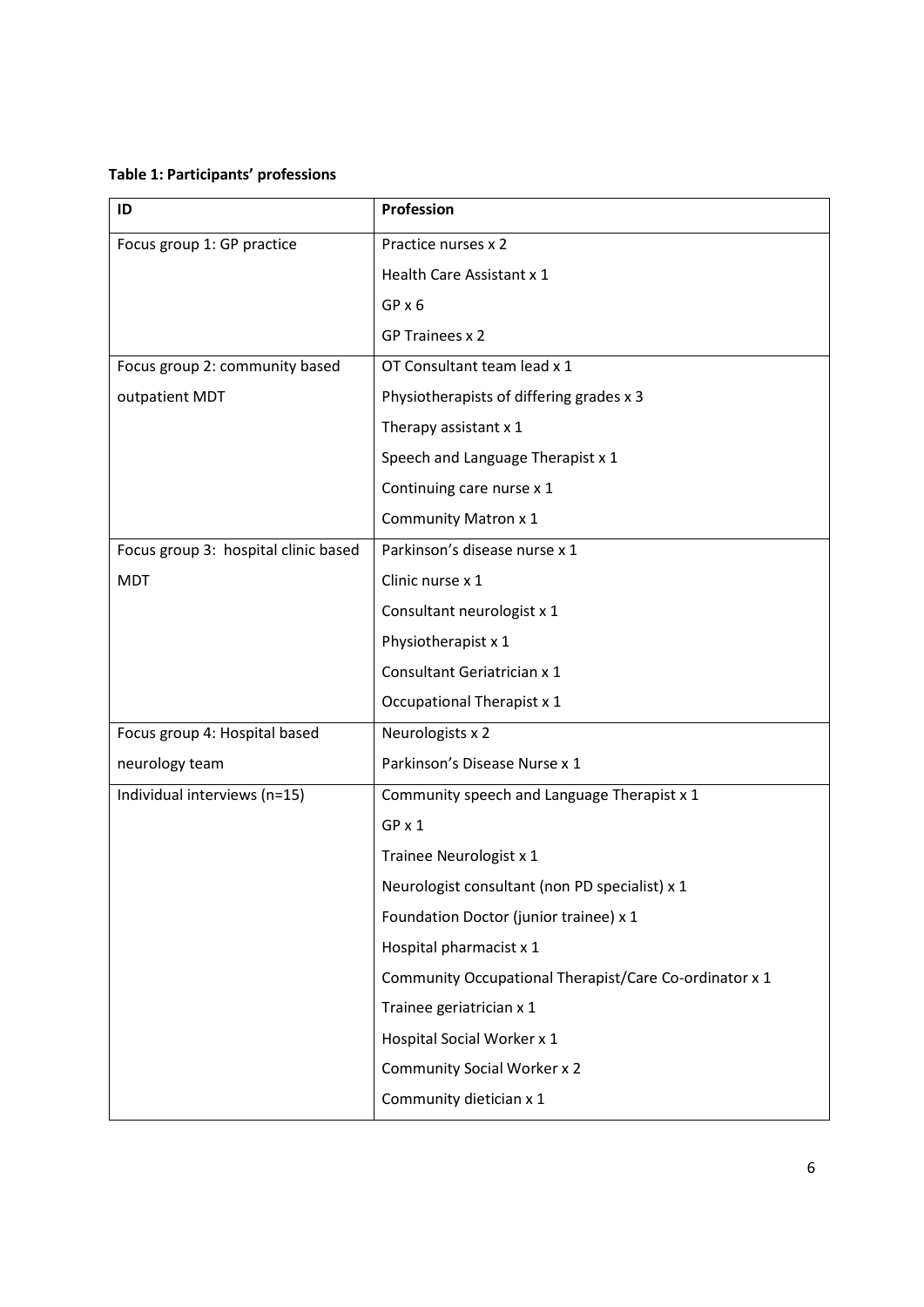| Hospice based Palliative care nurse x 1    |
|--------------------------------------------|
| Clinical psychologist x 1                  |
| Consultant Psychiatrist (older adults) x 1 |

# **Findings**

Four main themes were identified that centred on empowerment of people with Parkinson's, increasing motivation and capability to self-manage, the family carers' role in self-management, and contextual barriers to self-management (see Table 2).

| <b>Themes</b>                           | Sub-themes                                            |
|-----------------------------------------|-------------------------------------------------------|
| <b>Empowerment</b>                      | Holistic care                                         |
|                                         | Person-centred                                        |
| Increasing motivation and capability to | Maximising motivation                                 |
| self-manage                             | Asset-based approaches                                |
|                                         | Maximizing capability and opportunities               |
| Carers' role in self-management         | Self-management with carers                           |
|                                         | <b>Empowering carers</b>                              |
| Contextual barriers to self-management  | Social context                                        |
|                                         | HCPs' skills and knowledge to support self-management |

# **Table 2: Themes and sub-themes**

# **1. Empowerment**

HCPs discussed ways in which they were already supporting people with Parkinson's to self-manage their condition, which centred on what they described as 'empowering' individuals. Key components of empowering people with Parkinson's to self-manage were holistic and person-centred care.

# **Holistic care**

Providing holistic care (i.e., care that incorporates the physical, psychological, and emotional symptoms and therefore treating the person as a whole) and developing holistic self-management plans were considered important by most participants:

*"I think I got the most useful feedback when people with Parkinson's disease had been approached in a holistic way I think. When they say you know it wasn't just somebody looking at my memory,*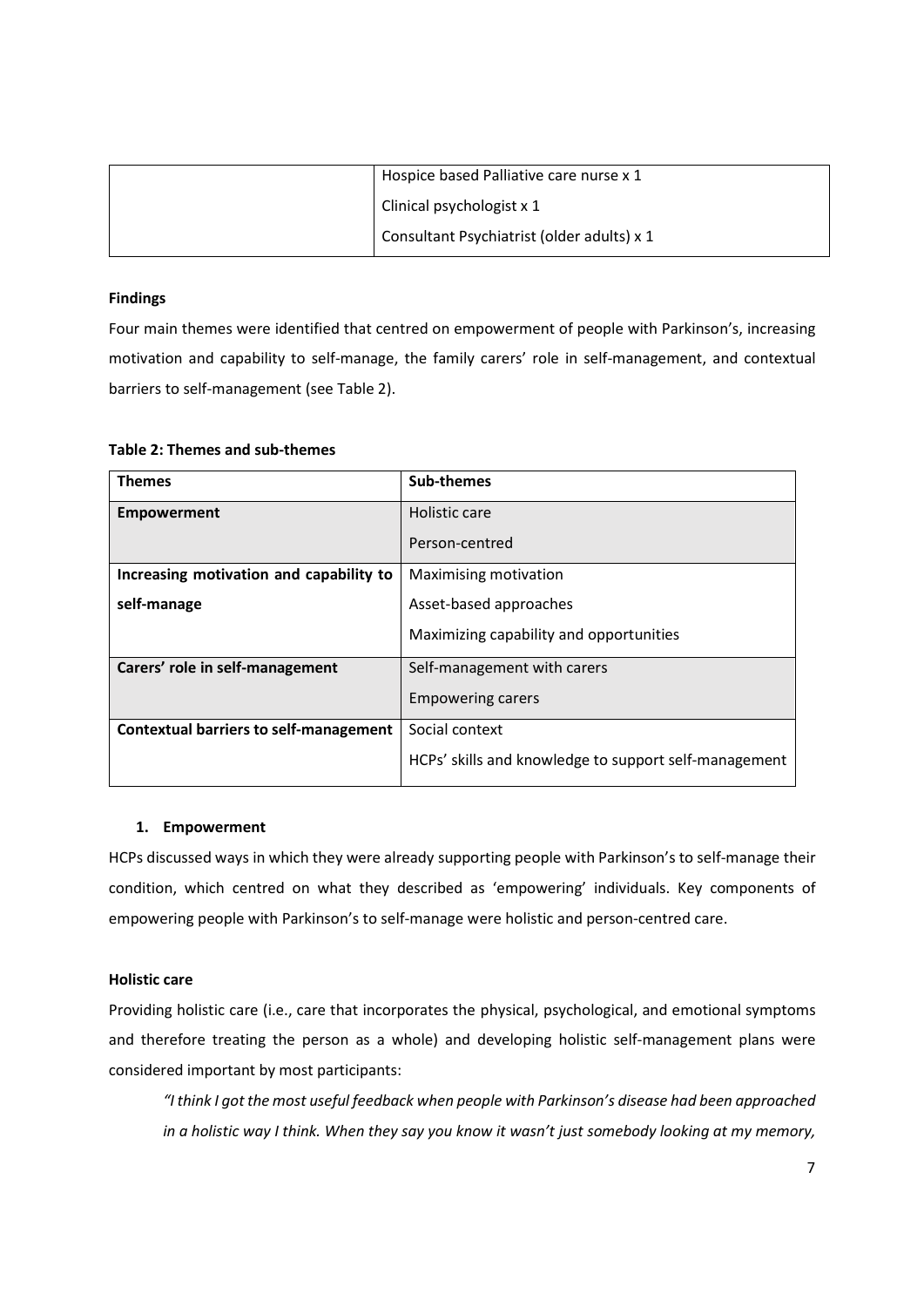*or somebody looking at this, my cognition. It was seeing me as a person and not as you know a diagnosis, or pathologising what I'm going through. So, I think the feedback I've had from people*  is don't just look at one thing, look at everything. Look at me as a human being, which is strange *to say, but you know I don't think people feel like that in the NHS sometimes. We always have services separating everything."* Clinical psychologist

Some HCP highlighted the importance of people with Parkinson's taking a holistic view themselves too:

*"It is about the self-management. It is about looking after yourself emotionally and psychologically, as well as physically. So, good mental health, good social activity, good physical activity. Looking at dietary intake, fluid intake. Not ignoring the fact that you have other health conditions and not blaming everything on the Parkinson's, I think is a big thing."* Focus group hospital based outpatient MDT

# **Person-centred**

To support people to self-manage their Parkinson's, around half of the HCPs highlighted the importance of being person-centred. Below a HCP described how being person-centred means focusing on what is important to the person and differentiated between what they considered to be the medical and social model:

*"….so many people are so used to the medical model and being asked questions and answering that question and stopping. I think it's worthwhile having quite an open space and saying you tell me what's important, and you tell me, you know, what are your obstacles, and it can be anything."*  Clinical Psychologist

Self-management was conceptualised by some HCPs as working with patients as partners in their care to offer them choices:

*"We don't do things for people. We don't impose. We work together as partners. So, if I'm setting somebody's care plan, putting somebody's care plan in place, I will ask them, what would you like?"* Social worker 1

One HCP highlighted the importance of why patients should be empowered to self-manage their condition, particularly as there is insufficient time for many HCP to provide ongoing management guidance, and noted that many already were doing this: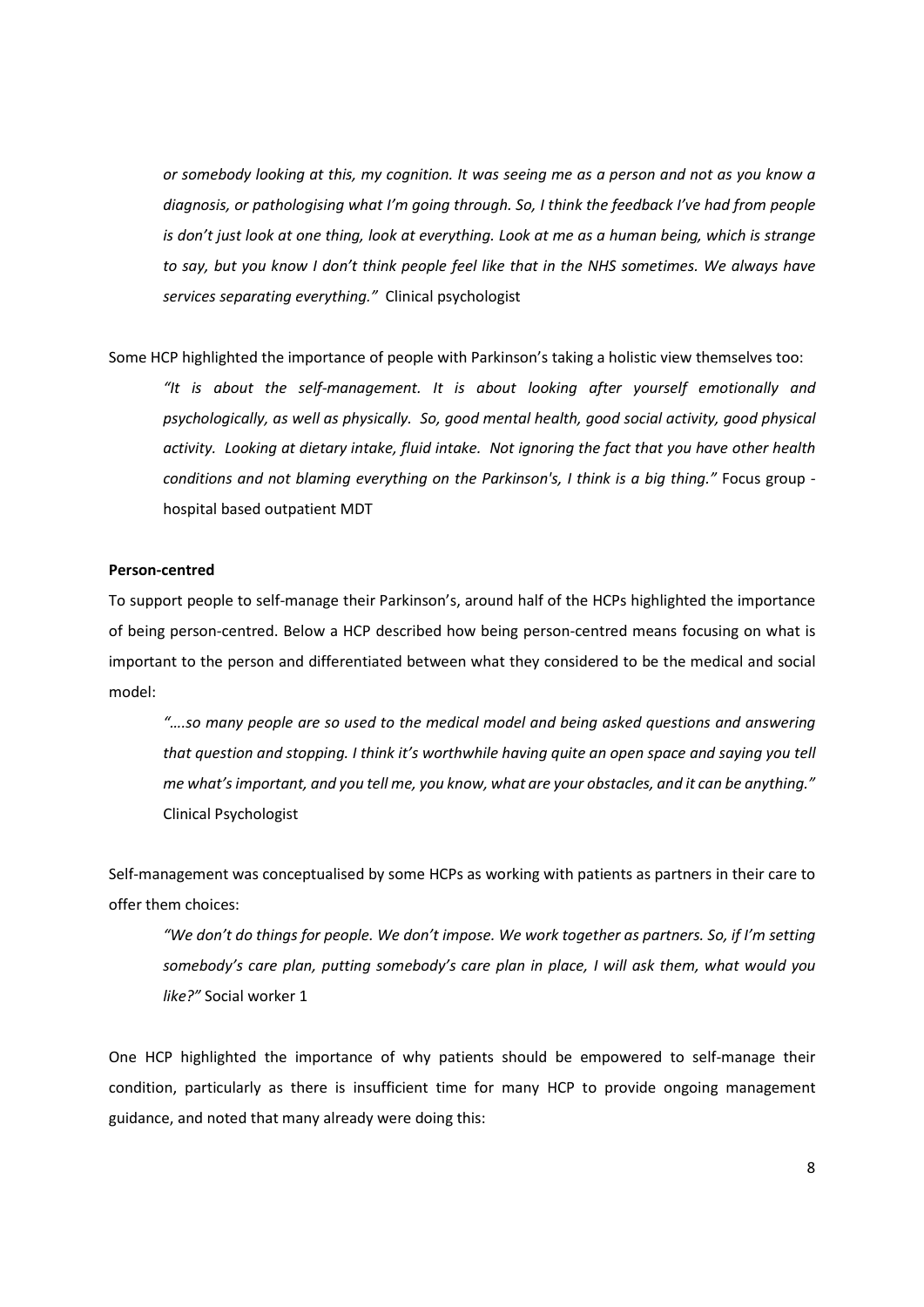*"As far as I'm concerned, I see them for 15 minutes twice a year, and they then spend however many thousand hours a year without me to guide them or to tell them what to do. So they are much more likely to have figured out what works for them than I am in those 15 minute slots, so I'm a big advocate of them working out what works for them."* GP

Being person-centred did not mean setting unrealistic goals just because they are considered a priority by the person with Parkinson's, and again links to the idea of a partnership approach between the HCP and the patient:

*"Instead of asking somebody how they live their best life, I would say to them at this moment in time, what are you doing? What is your typical day like at the minute? We used to say, in an ideal world, what you like to be doing? But again, people would be like, oh, I'd like to be on a cruise in the Caribbean. Quite clearly, wouldn't we all like to do that?"* Social worker 2

Self-management materials that may be developed were considered to be person-centred if they were tailored to individuals. However, while information should be evidence-based it had to be individually adapted:

*"It should be evidence-based….so we all go through what has been previously proven. Different things work for different people…it's just then picking out things that work for some people, but not for others."* Speech and Language Therapist

# **2. Increasing motivation, and capability to self-manage**

### **Maximising motivation**

A common concern among HCPs was that some people seem to lack motivation to self-manage their condition.

*"She was quite inactive about self-managing her condition. Yes, she was not motivated at all… Sometimes they haven't got anybody else to sort of motivate them as well….And we have people where almost every session or every episode of care, they will say, "I know nothing about Parkinson's." And you think, "I'm sure you do. It has been explained." But, you know, they're not ready or not engaged….But I mean, I don't think… perhaps it could be any diagnosis and it would be similar, you know."* Focus group: hospital based outpatient MDT

In addition, participants in another focus group drew attention to decreased motivation as part of the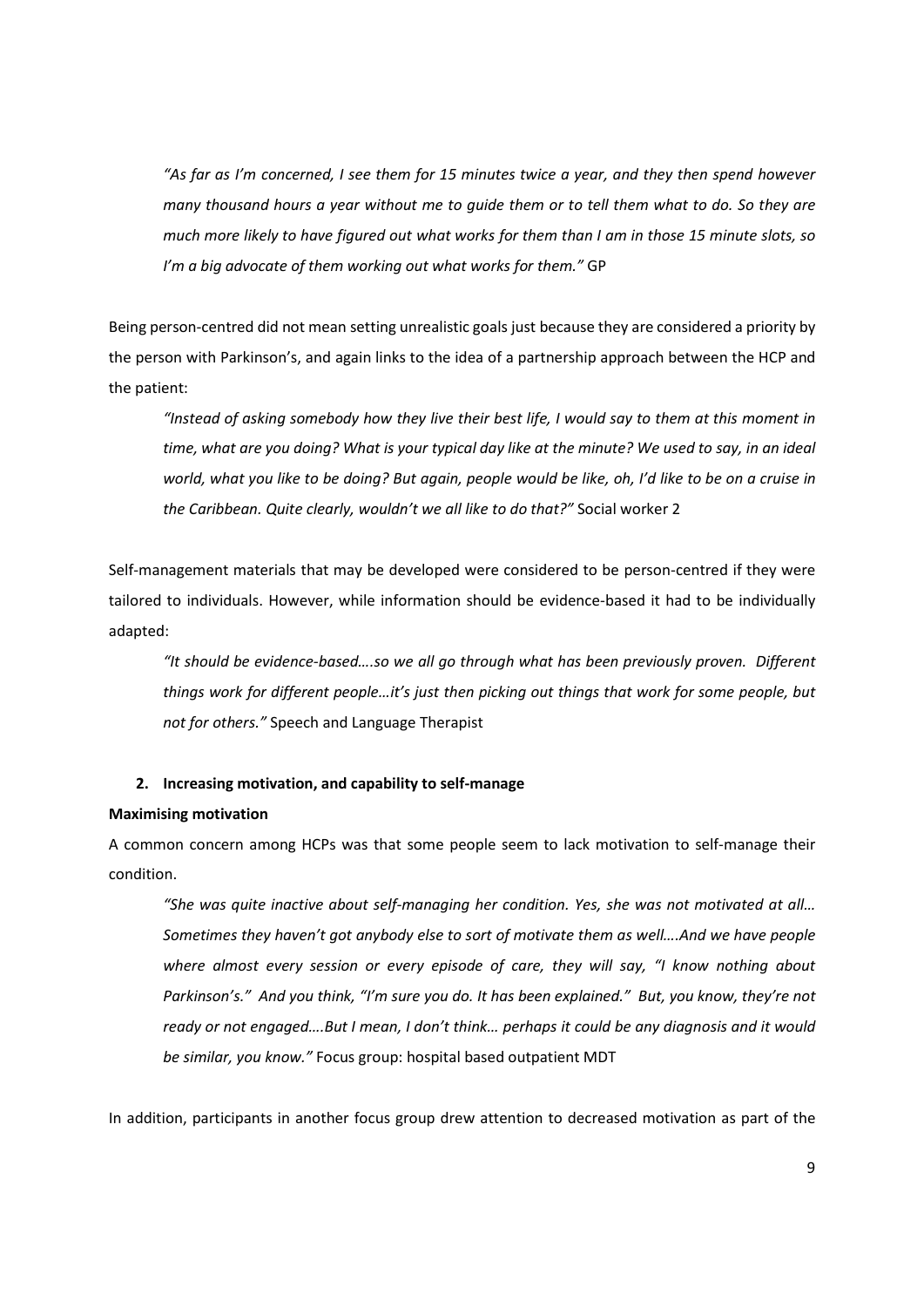Parkinson's symptoms, which highlights a need for personalized self-management tools to incorporate such changes:

*"The, the other kind of thing is obviously that motivation is a huge factor for PD anyway, because the condition itself. And I, I sometimes feel that you'd be pushing the goal, not the patient. So it's, it's not particularly personalised I guess, to a certain extent."* Community MDT

Motivational interviewing was mentioned as being a useful technique to encourage people with Parkinson's to self-manage, although little detail was given about *how* professionals were using motivational interviewing. Most HCPs did not define motivational interviewing but the HCP below describes using it to identify internal motivations for the patient:

*"Motivational interviewing with people who have a progressive condition is very challenging. But you can always find something that they can latch on to….It's just thinking about having a really good social history and trying to think, what is it that gets them up in the day, whether it's they have a hobby they do with their spouse, or whether they enjoy spending time with their grandchildren, gardening, whatever it is, trying to not use it, but empower them to think that if they're nutritionally well, they'd be in a better place to do those things."* Community Dietician

Another technique used to encourage motivation when it seemed lacking in the patient was to take it slowly and encourage the patient to gradually get involved in a task until they were able to achieve the task independently:

*"The hospital nurses, even before the specialist nurses come in, they can have that conversation with the patient, "this is what I'm doing, this is how you do it," rather than just doing it without explaining it. Especially if the patient wants to be involved….I had a patient who was very reluctant initially, but then as time progressed, because he's like, I'm not a nurse, I'm not getting involved, I'm not going to be able to do it, he has this whole anxiety about it. As time progressed, he got involved little by little, by the end he was doing it completely independently. It was quite a change, it was really good to see."* Community Dietician

For others, a more explicit consideration of the psychology of motivation was important, and professionals could help the motivation to change become intrinsic: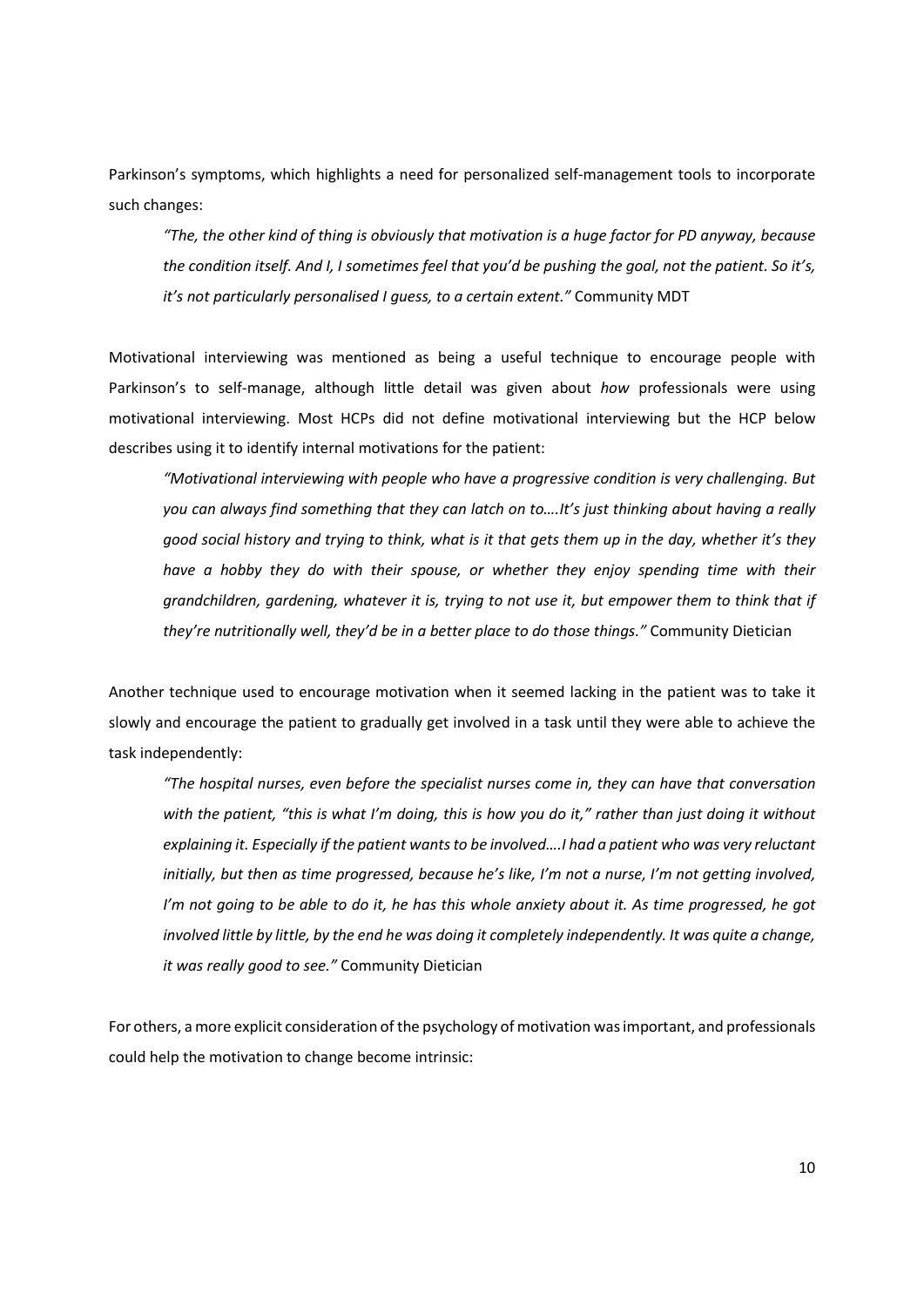*"Because I think sometimes with behaviour the change has to come from within, and with really coming to a place of acceptance as well about that, in order to use something. To use strategies and things like that, and to be able to want to take on information."* Clinical psychologist

In order to be intrinsically motivated to change it was noted by some that a person with Parkinson's needed to have a sense of self-efficacy; that is a belief in their own psychological capability to change:

*"So I think an element of it is…whether they feel they have an ability to change things or not with their own actions. It varies between people."* Trainee geriatrician

# **Asset-based approaches**

HCPs individually varied in whether they preferred to focus on patient assets or strengths (i.e., what they can do) or their deficits (i.e., what they cannot do) to elicit self-management. In contrast to standard medical care, which tends to be led by a deficit-based model and solving problems, most HCPs, thought promoting assets in self-management was more effective at increasing motivation:

**"***I don't like to use negative approaches, I think "we want to prevent you from having a fall" would be a complete fail. I'm thinking, if they do have hobbies, just being able to go and do their hobbies."* Community Dietician

However, a few HCPs felt emphasising consequences (what could happen if they did not engage in a behaviour) could be good motivators:

 *"We use motivational interviewing…and say, okay, you were able to do this and that, so what's stopping now from doing that, and what do you think should be done? Continue showering. Continue washing yourself because you lose your dignity if somebody else come and wash you. Would you like that? Would you like somebody to come in and wash you?"* Social worker 3

### **Maximising capability and opportunity**

It was noted that to achieve any task, people with Parkinson's need to be knowledgeable about what to do, how to do and why it's important:

*"Therefore that is the importance of self-managing your condition and taking some ownership over it in terms of them making sure if you want to get up at 7.30 in the morning, well maybe you can self-administer and give it (medication) to yourself at 7.30 in the morning. But to do that, to enable you to do that, you need to know about your medicines and they might not know about it."* Pharmacist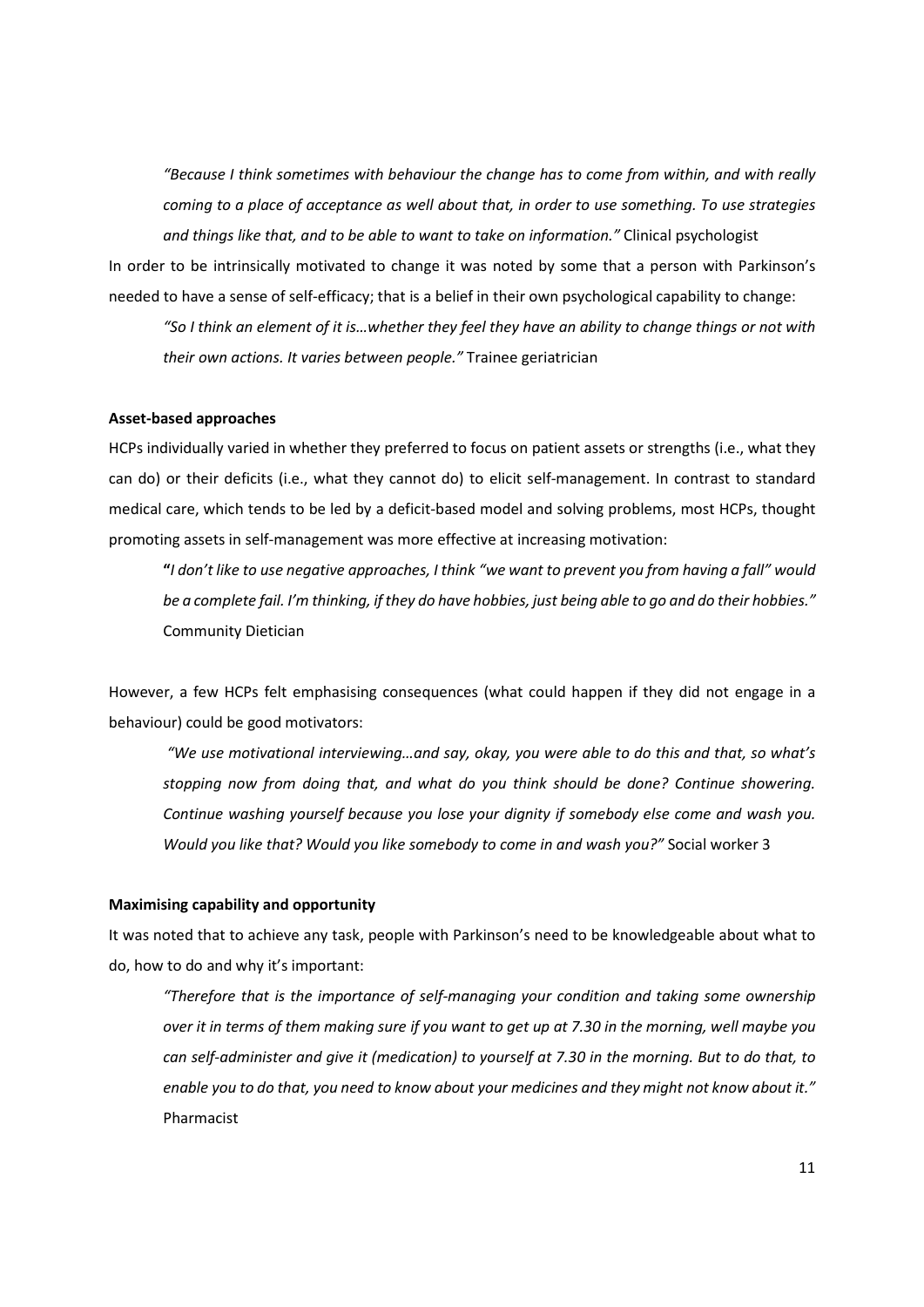However, others felt that providing too much information at once that often happened in practice could be overwhelming and was therefore an ineffective way to support self-management:

*"…I think we do bombard people with a lot of information. And, you know, that's when you come back a couple of weeks later and it almost looks like, they just don't remember very much…they've just had a lot of information from the consultant, a lot of information about their medication, a lot of information about the diagnosis. And then we just come with more and more and it must be really overwhelming."* Focus group: hospital-based outpatient MDT

Capability to self-manage in late-stage Parkinson's was highlighted as a particular challenge although not discussed in depth.

*"I think it's very difficult. I have to say. I don't, I don't know whether, um, they do effectively selfmanage in the end. I don't know."* Community MDT

Other HCPs highlighted ways to support and encourage motivation in people with complex or late-stage Parkinson's:

*"And it's about empowering the person, even if they do have confusion or if they are struggling. I can go and see somebody who can't always have a conversation, but I will still sit and have half an hour, even if they don't understand what I'm saying, I'll still ask them questions and see how they respond and things."* Social worker 2

It was also noted that for someone whose advanced symptoms might have reduced intrinsic motivation, perhaps due to apathy related to their condition, extrinsic motivators and reminders become more important:

 *"And if you're feeling apathetic, then you're not going to think, I am feeling apathetic. I must go and get my Parkinson's book and find out why I'm feeling apathetic, and that will tell me what to do. Because you're not going to….So that needs to come from the outside. Now, that could be something as minimal as an alert coming up on your phone saying, 'it's June 16 today's the day that you should look at page 12 of your self-management guide'."* Trainee Neurologist

Some HCPs recognized that people with Parkinson's might face barriers to doing certain activities, which might appear as a lack of motivation but were due to other factors such as lack of opportunity.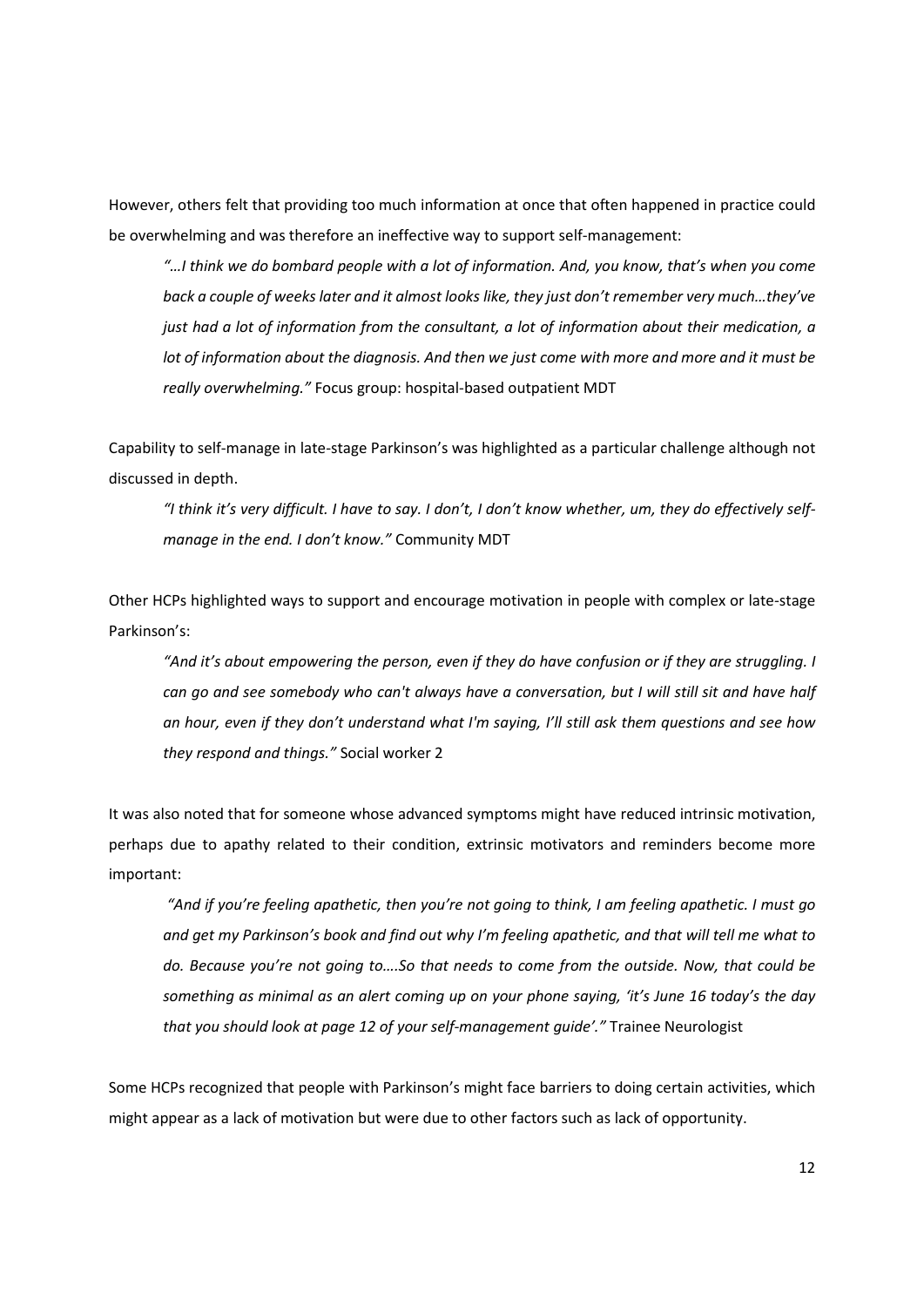*"But motivation sometimes is not, I don't know, because motivation sometimes would just imply that the person is not motivated, but sometimes, I think even for me, as a therapist, it's really hard to, to find the motivation. You know, we have a lot of people who live by themselves…The best speech therapy is to speak. And you have nobody to talk to. So what therapy are we doing here?"*  Community MDT

# **3. Carers' role in self-management**

### **Self-management with carers**

HCPs frequently discussed carers and their role in self-management:

*"Because if it is self-management it doesn't just have to be specifically for the patient….The things that could either be, sort of carer specific, um, in terms of when you're with your relative or the person with Parkinson's, you start noticing things like this have come along, you might be more at risk of a fall. And then the guidance or advice for the next sort of stage."* Community MDT

Indeed, some HCPs based at a hospital felt that it would be helpful to give any information or guidance to the carer instead of the patient with a view that it is the carer who generally manages physical care rather than the person with Parkinson's:

*"it's the family who usually maybe monitor their medication, monitor their bowels or anything….It's not the patient actually who is going to read about it, but the family member who is supporting the patient."* Focus group: hospital based outpatients MDT

Some were aware of the risk that self-management could possibly exacerbate carers' work. One HCP and displayed concerns about self-management:

*"I guess they've got to have adequate support as well otherwise the burden just gets shifted on to them [carers] rather than… Sometimes I think this self-management is a way of kind of just shifting the burden."* Consultant psychiatrist

As highlighted above, HCP often discussed motivating patients and here HCPs highlight the role carers have in that. Some HCPs felt if it were not for carers, tasks would not get done due to the task not being prioritised by the patient: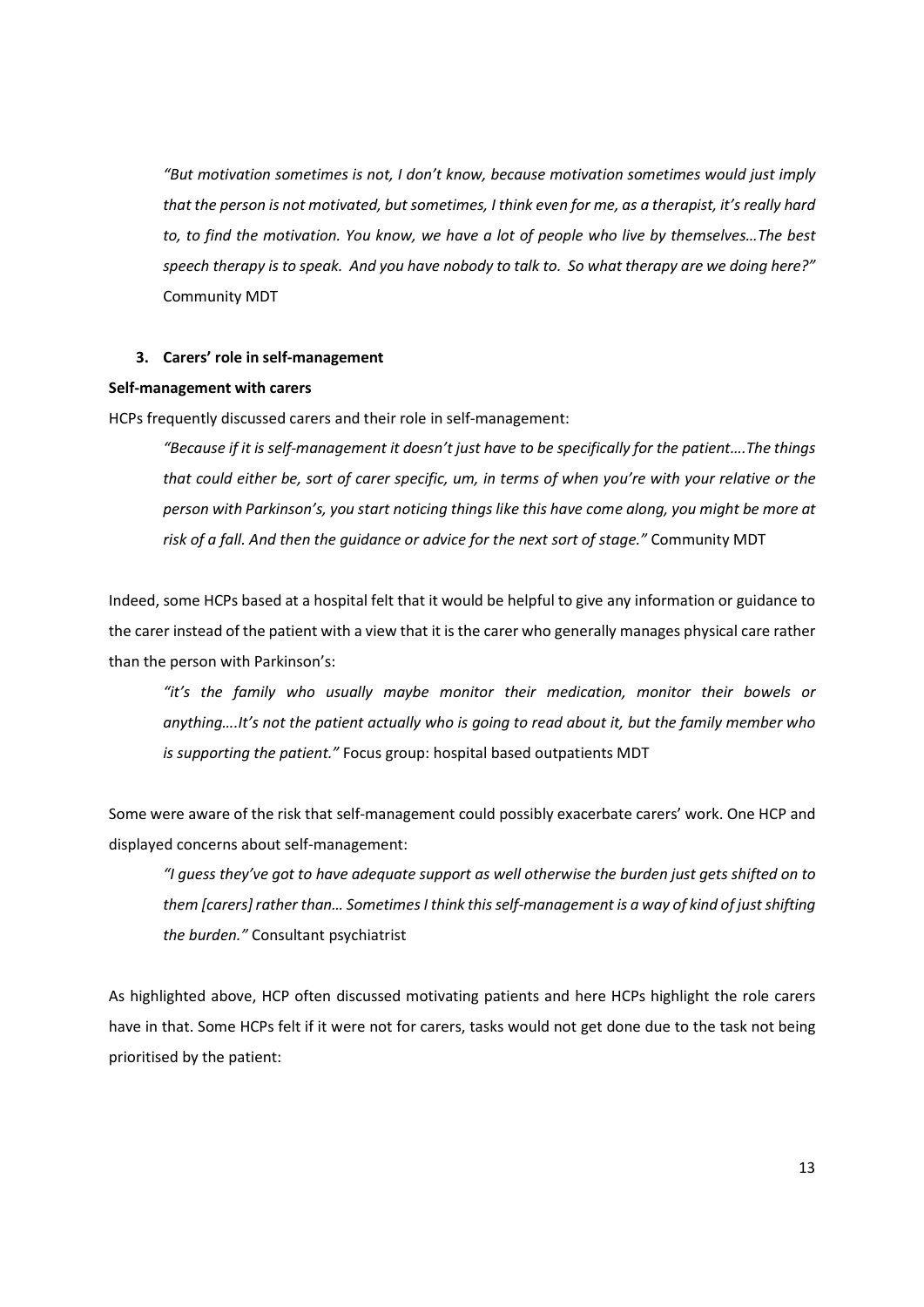*"…because the carers are often children … sometimes, it would be the children motivating them to do that sort of thing. Because otherwise, I don't think they would have the motivation or whatever."* Occupational Therapist

It was recognised that those patients without family carers would need more support or monitoring when self-managing and so extra support or monitoring was thought necessary for people without supportive social networks:

*"So I think that's probably where the emphasis should fall more on us as healthcare professionals and social workers as well to make sure that we're doing probably a bit more to help them….Whether it's simple things, like if their motor symptoms are getting to a stage where actually they can't really cook for themselves, then we need to make sure that they are eating and drinking and getting all the nutrition that they require."* Foundation doctor

# **Empowering carers**

Some HCPs felt that carers need to feel empowered by self-management resources. A trainee neurologist discussed why it is important to empower carers but did not provide specific techniques of *how* that should be done:

*"Carers of people with advanced Parkinson's have got an awful life themselves, and how they can get support and how they should feel empowered to go and ask for support so that they can then continue to look after their partner better and more of the time as opposed to struggling all of the time."* Trainee Neurologist

One HCP suggested that involving carers in the self-management of the patient and drawing upon their own assets as carers (i.e., what they do well already) can empower them:

*"And supporting their spousal carers to help them with that [self-management] as well because I think they can be feeling powerlessness and feeling useless in not being able to help. I think some of that was trying to empower people. There are things you can do. There are things you can help yourself, probably things you might be doing already that are evidence-based and important."*  Clinical Psychologist

Another suggested providing carers with more knowledge of how to provide the best care was another route to empowering them: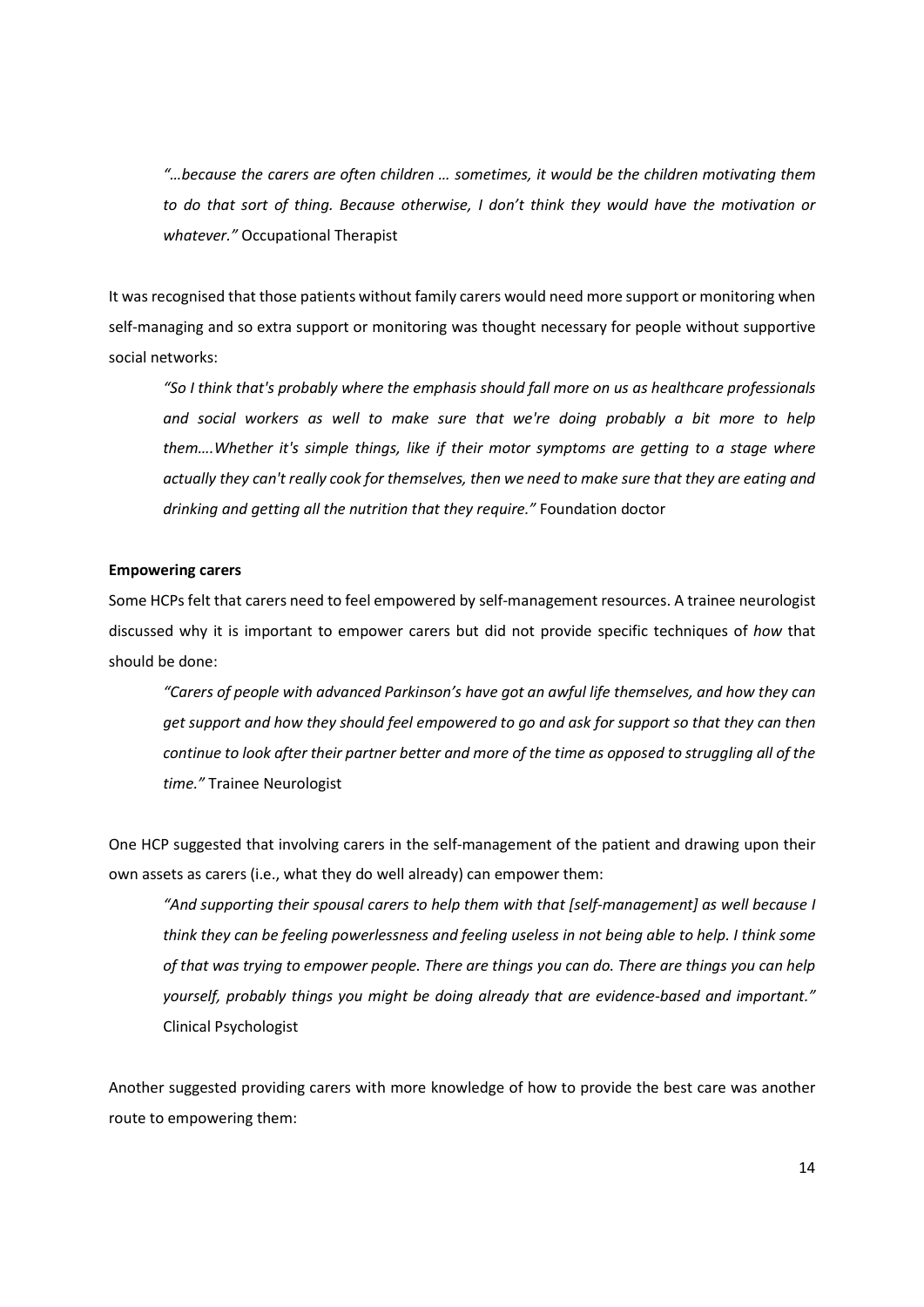*"….a lot of the carers think they're kind of miracle work and a fixer of all problems… but I always try and empower them and make them think, actually, if you do food first, you can achieve a lot more than just putting a person into (food supplement) 4 to 6 a day."* Community Dietician

### **4. Contextual barriers to self-management**

#### **Social context**

For self-management to be successful, it must work within the social context in which the patients live and access health care. Whilst it did not appear to lead to a sense of futility in promoting selfmanagement, it did cause challenges. Here one HCP reflects on the broader aspects that need to improve to support people to self-manage:

*"Better treatments, disease modification, a change in social attitudes towards aging and infirmity, better support for people as they get some degree of cognitive impairment, better support for caregivers, I mean big, big societal stuff, the stuff that isn't easy to treat, the kind of thing that makes disease modifying drugs look easy."* Trainee neurologist

Another barrier to self-management can be the inflexibility of the health care system:

*"Because we talk about self-management and how do I encourage the patients to not put all their medications in all their little plastic pots with their own little label system. Because they come in with those, and legally they cannot be dispensed and administered. It's very hard to really optimise their normal self-management within an institutionalised organisation."* Focus group 4: Hospital based neurology team

Additionally, the health care system is fragmented and various services can work differently:

*"…the general divide which is the NHS and Social Services. It's always been the same, and nobody chooses it to be there, but we work by the social model, they work with the medical model, so we work quite differently…Medical model is usually symptom-led and diagnosis-led really."* Social worker 1

One HCP highlighted that the impact of defragmented services is a loss of information.

*"And I wonder if there could be some more joined-up working, and to know what that would look like….because it feels like a lot of information can slip through the net."* Clinical psychologist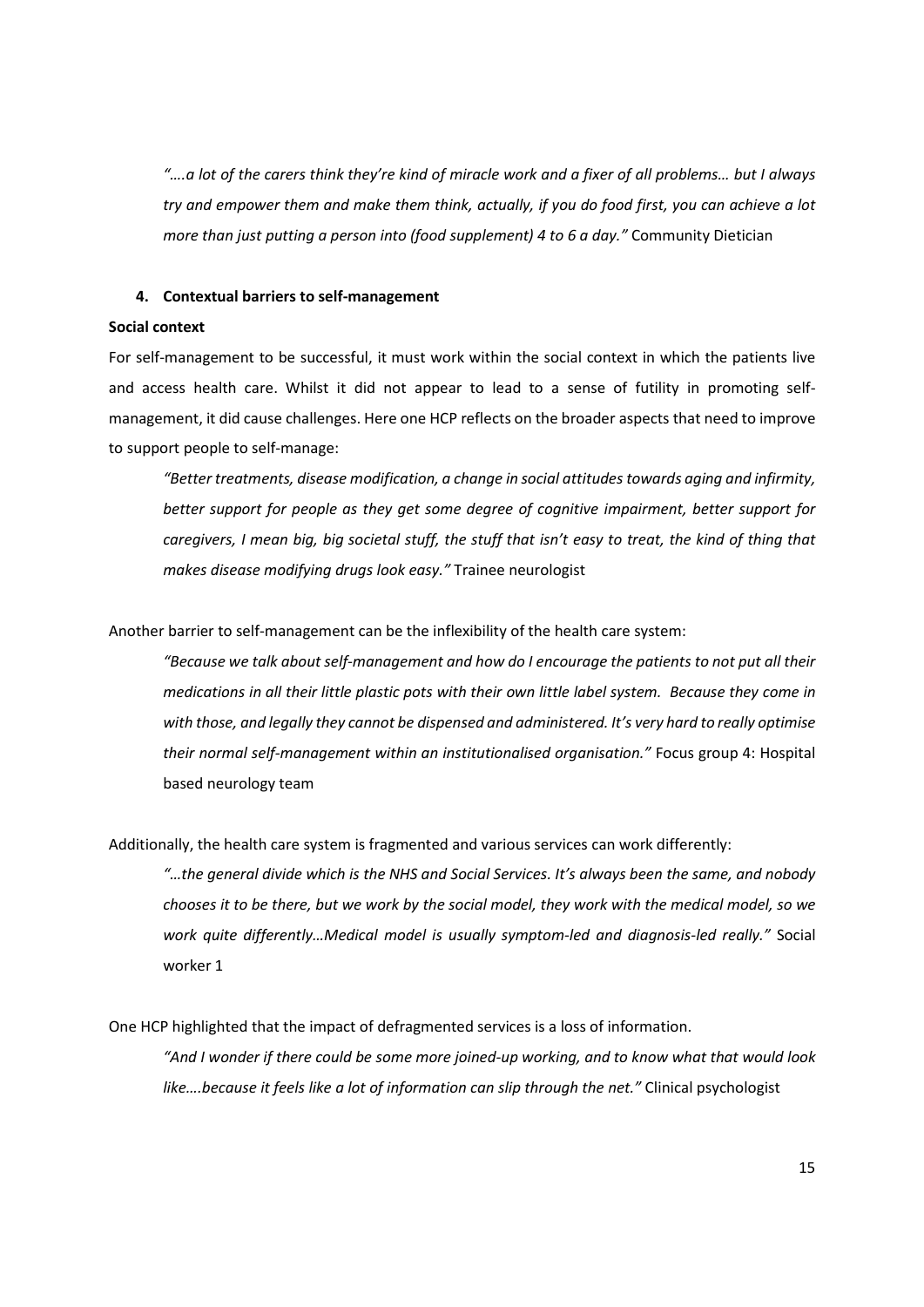A lack of shared patient records meant HCPs did not always have access to the same materials or sources of information that the patient has to support them to self-manage:

*"I think it's also quite helpful to have…information on the patient themselves. So if there was somewhere that had who their clinician was, how long they've had Parkinson's and what their main symptoms are, what meds (medications) they're on, what meds they've previously had. So it's kind of a general overview. [..] That would be useful."* Foundation year doctor

# Furthermore, HCPs time with patients is very limited:

*"I think the real frustration, not for us, but for patients, you know, how many times more, you know, there's this kind of a huge hiatus, because actually things change from day to day, you know, they literally change from day to day, minute to minute. But, you know, a 6-monthly appointment, which is probably all you are resourced to do, is meaningless actually for people in their day-to-day life."* Focus Group 1: GP practice

# **HCPs' skills and knowledge to support self-management**

HCP acknowledged several limitations in their capability to support self-management. Some of those interviewed did not see many Parkinson's patients in practice and, together with the complexity of the disease, this group found it challenging to support people with Parkinson's to self-manage especially at later stages:

*"People, you know, again people, there aren't maybe vast numbers, people are at different stages, some people who are housebound, some people are mobile, some people are working. So I just find it hard to know how it would work in practice really."* GP

If there were no specialists available for advice or if someone had not had much or recent training on Parkinson's, HCPs had to seek out their own information online:

*"So I haven't had any Parkinson's training since I've been here and I'm not sure I've had any ever. It's kind of just that you do your own, like thinking that, oh, I haven't looked after someone with that condition for a while, so kind of going back and doing a bit of your own research and your own reading."* Palliative care nurse

Occasionally HCPs displayed a lack of understanding on how to motivate people to change and overcome barriers in capability: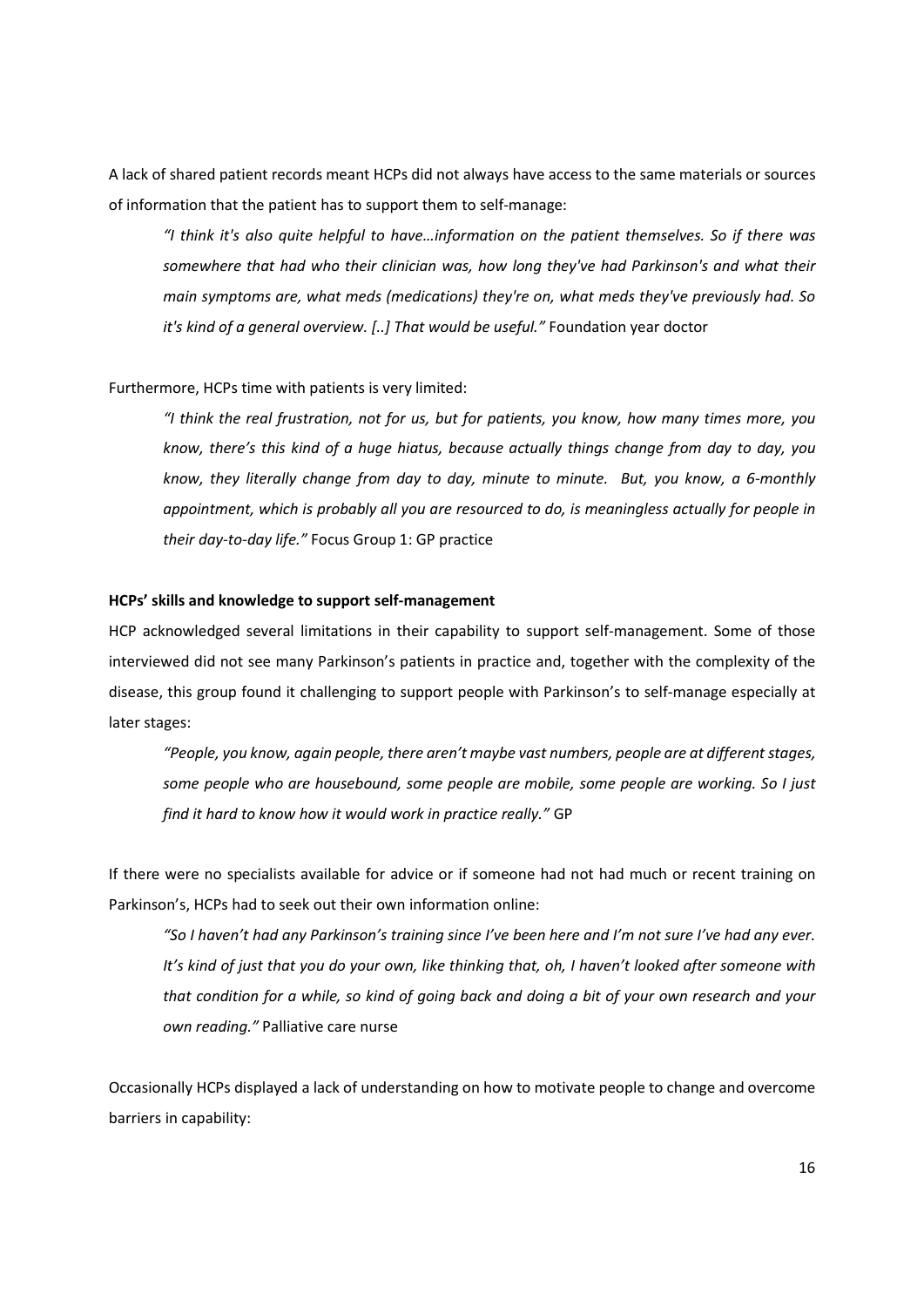*"But the patients also expect a lot, by the way. They become really lazy. So a lot of patients say, oh, we're only given a leaflet….I say to them you're full-time at home, so make use of your time."* Neurologist consultant

# **Discussion**

To the best of our knowledge, this is the first study to explore HCPs' perspectives of self-management in people with Parkinson's and its implications in practice. We identified four main themes covering empowerment, increasing motivation, capability and opportunity, carers' roles in self-management and contextual factors. Unlike evidence from people with Parkinson's who discussed the core components of self-management such as providing information and developing skills[17], HCPs were more focused on the contextual barriers and how to enable self-management. Many HCPs highlighted the importance of being holistic and person-centred. By person-centred, HCPs interpreted this as working in partnership or led by the person with Parkinson's and what is important to them whilst creating realistic and manageable goals. Around half the participants highlighted being person-centred and appeared to incorporate this into their practice. However, there was a minority who did not appear to be person-centred indicated by using terms such as 'lazy'. To be person-centred, HCPs needed the time and a willingness to explore what 'living well' looked like for each person. In practice this can be challenging for some HCPs who get very little time with the patient.

Motivation, as acknowledged by some HCPs, can be low in people with Parkinson's, and adds an additional challenge in self-management [26]. Low motivation can be due to the motivation not being intrinsic, a symptom of Parkinson's, as well as a lack of capacity or opportunity. Motivational interviewing was mentioned several times to increase motivation, which was described as identifying intrinsic goals for the patients (i.e., doing something because it is enjoyable or important not for external rewards). Motivational interviewing incorporates other aspects such as empowerment and empathetic listening [27]; however, it was not possible from the data to interpret whether HCPs used these elements in their practice. Motivational interviewing is an important technique in promoting self-management and has shown to be beneficial for encouraging adherence to medication in people with a range of chronic conditions [28] and exercise programmes for people with Parkinson's disease [29].

Although most HCPs stated they focused on tasks or goals that patients are able to do, some still focused on things patients cannot do or may not be able to do in the future; these approaches are known as asset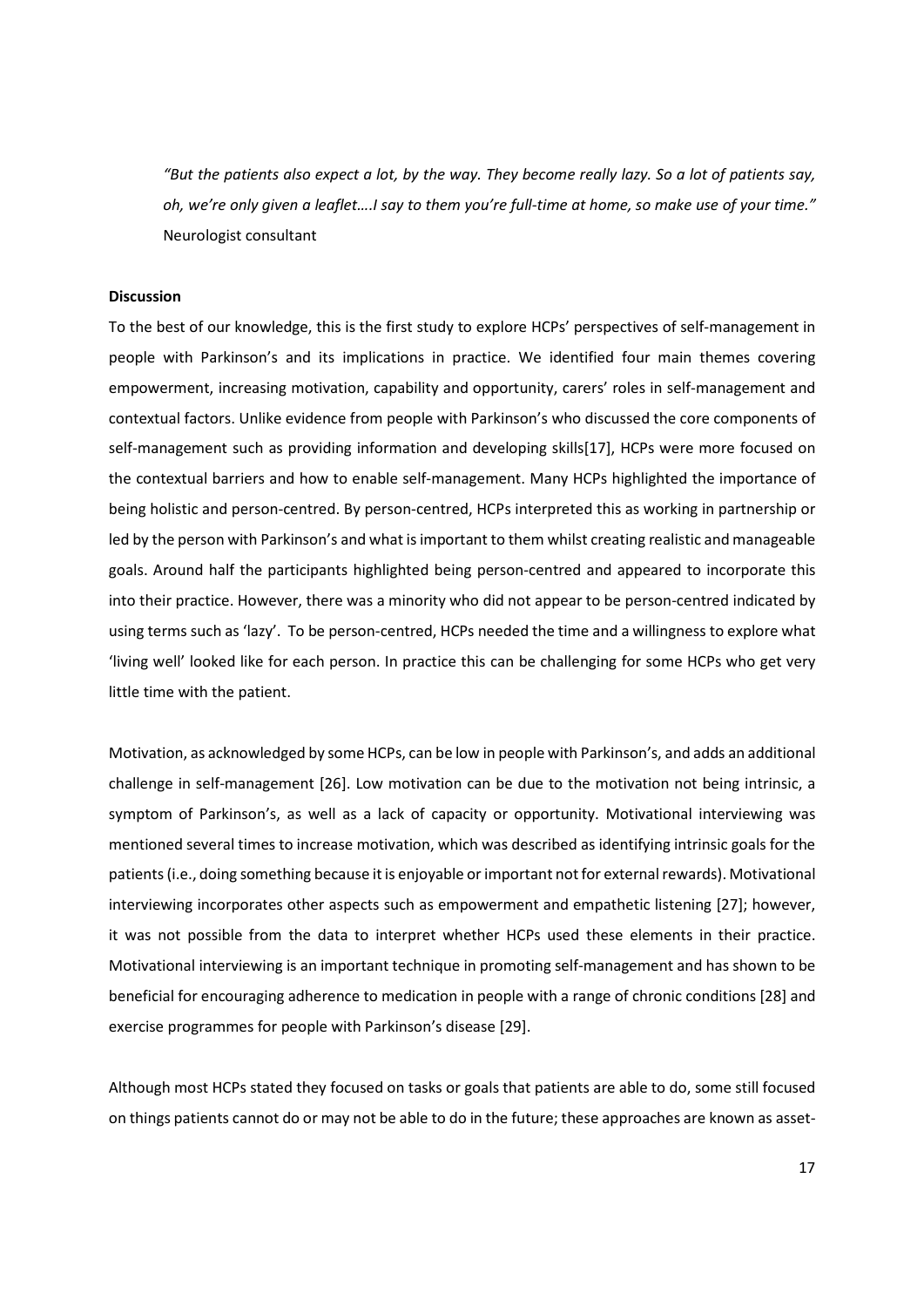based and deficit-based, respectively [30]. Asset-based approaches to health promotion have been shown to be beneficial for patients, but more research is needed to explore their place in self-management and for people with Parkinson's [31]. Beyond motivation, HCPs also mentioned maximising capability and opportunity by increasing patients' knowledge gradually, ensuring they have self-efficacy and increasing external motivators or reminders in the later stages of the disease.

Whilst some HCPs acknowledged that self-management might compound the burden of work on carers, others discussed working with the carer instead of the patient in situations where it was felt the patient may not engage or understand. The reasons patients might not engage was not discussed; however, it is possible the HCPs were not being entirely person-centred in these scenarios. In these interviews, the same HCPs who discussed being person-centred with the patient, were also the ones to consider carer burden and wellbeing. Finding the balance between integrating carers in self-management but not increasing their burden is of high importance, as carers have expressed feeling excluded in the caring decisions and journey of the people they support [32]. HCPs suggested empowering carers through increasing their knowledge and focusing on their assets.

There was a suggestion from some HCPs that doctors, both in primary and hospital care, are focussed primarily on diagnosis and symptom management. Previous research has highlighted HCPs can be unsure about how to enable patients to self-manage [21]. Together with the limited time available with HCPs and the inflexible, stretched health care system, self-management may not have a defined role in medical care. It is possible there may be some HCPs better placed to support with self-management such as Parkinson's disease nurse specialists who have the most contact with people with Parkinson's and understanding of the condition. However, from our study, whilst we cannot draw concrete conclusions based on the breath of HCPs interviewed, it appeared the skills and willingness to engage in selfmanagement was more person dependent than profession dependent. For example, one GP highlighted because their time was limited with a patient, they were then led by the person with Parkinson's in identifying the problem and treatment.

 Across all HCPs there was less overt reference to Behavioural Change Theory and problem solving than to motivational interviewing. If we are to expect HCPs to proactively support patients to self-manage, more training is needed about how to implement motivational, person-centred techniques. . Additionally, any self-management resources need to fit the patients' and HCPs' societal context such as the health and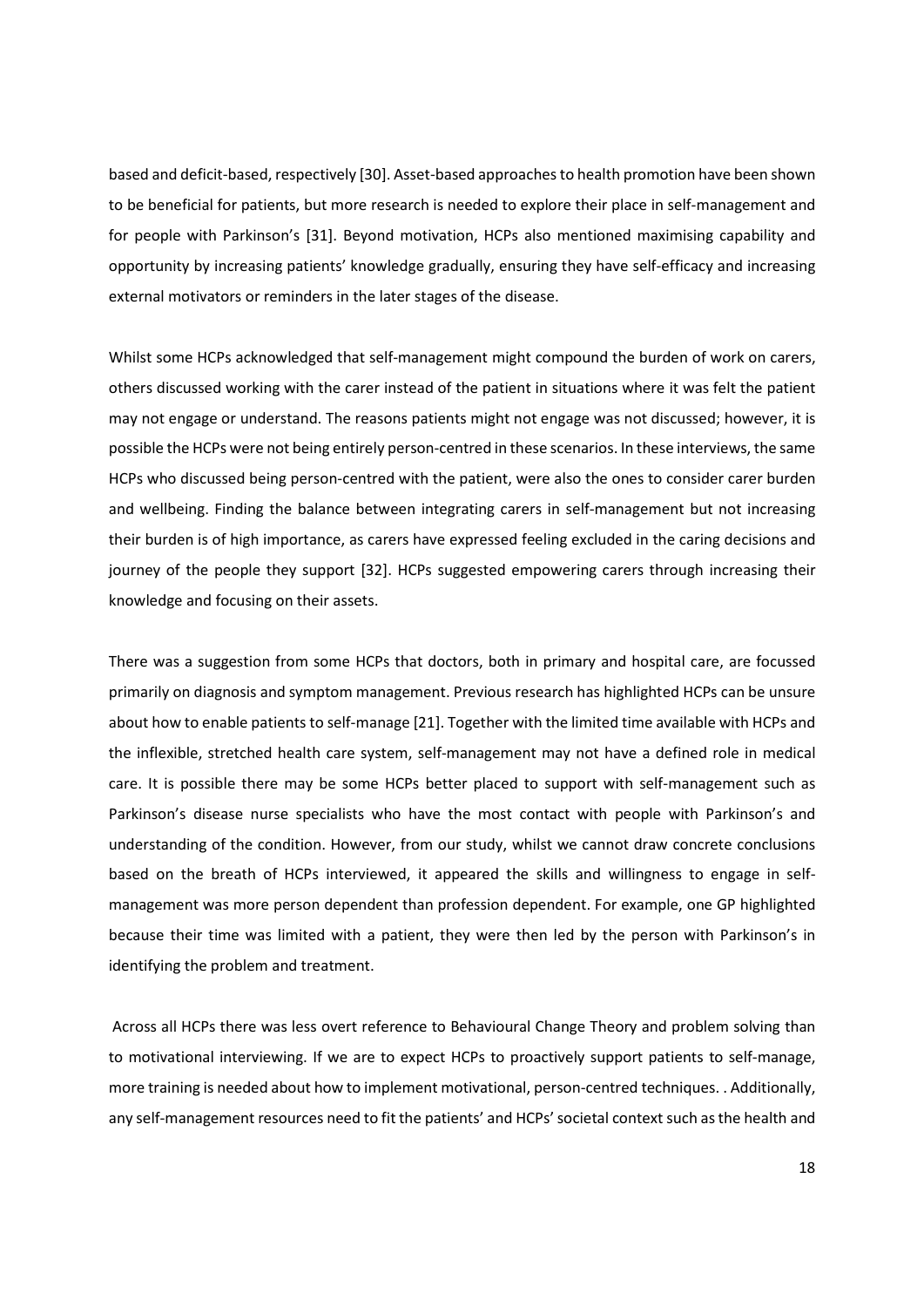social care system supporting previous research that has highlighted the need for self-management interventions to work with HCPs and within the context also[20]

The strength of this study is the inclusion of a wide range of different professionals, providing a breath of opinion. We were able to interview HCPs from different localities, individually and in groups. Furthermore, the interviews were analysed by a range of researchers and HCPs providing an in-depth interpretation of the data. Our main limitation is that the findings here may not represent the views of HCPs from other areas and that interviews may reflect an idealised account of practice. Due to the variety of HCPs included in the study, we did not have the quantity to make comparisons between the professionals. Future research might explore how our findings differ by various HCPs. Additionally, most participants were female, although no obvious differences between genders were identified in our data but these and other socio-demographic factors could be explored with a wider sample.

This study is the first to explore the perspectives of HCPs on self-management in people with Parkinson's, which, despite the key role HCPs have in self-management, has been largely neglected. Our findings have identified the impact of empowerment and motivation of people with Parkinson's, the importance of the carer, and the contextual barriers there are to enabling self-management. HCPs were open to incorporating self-management in their clinical practice, despite the challenges. Research should build on these findings to develop acceptable and effective self-management tools that incorporate the perspectives of people with Parkinson's as well as HCPs.

# **References**

1. Bach, J.P., et al., *Projected numbers of people with movement disorders in the years 2030 and 2050.* Movement disorders, 2011. **26**(12): p. 2286-2290.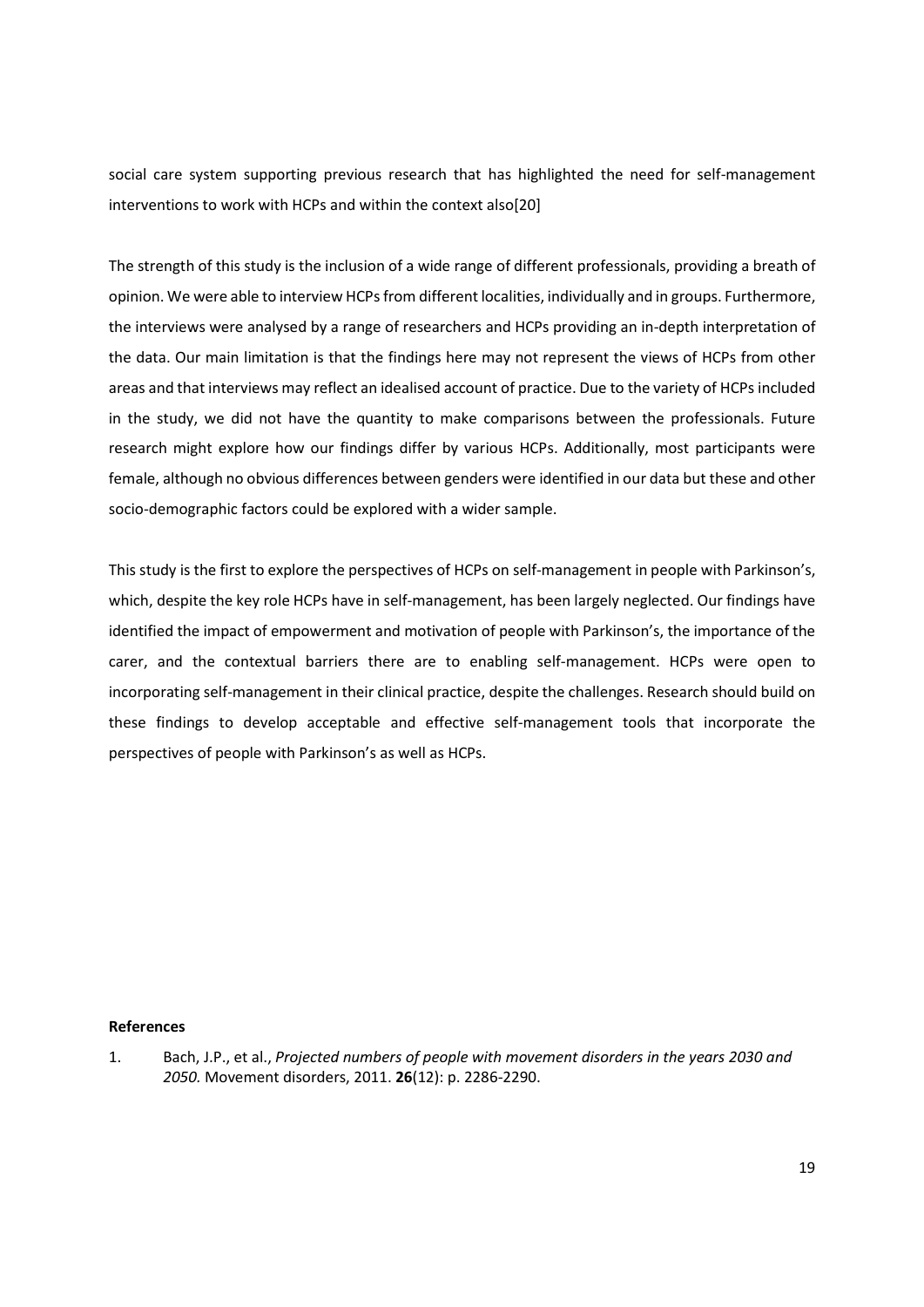- 2. Martinez‐Martin, P., et al., *Prevalence of nonmotor symptoms in Parkinson's disease in an international setting; study using nonmotor symptoms questionnaire in 545 patients.* Movement disorders: official journal of the Movement Disorder Society, 2007. **22**(11): p. 1623-1629.
- 3. Schapira, A.H., *Parkinson's disease.* Bmj, 1999. **318**(7179): p. 311-314.
- 4. Weir, S., et al., *Short‐and long‐term cost and utilization of health care resources in Parkinson's disease in the UK.* Movement Disorders, 2018. **33**(6): p. 974-981.
- 5. Aarsland, D., et al., *Predictors of nursing home placement in Parkinson's disease: a population‐ based, prospective study.* Journal of the American Geriatrics Society, 2000. **48**(8): p. 938-942.
- 6. Koch, T., P. Jenkin, and D. Kralik, *Chronic illness self‐management: locating the 'self'.* Journal of advanced nursing, 2004. **48**(5): p. 484-492.
- 7. Lorig, K.R. and H.R. Holman, *Self-management education: history, definition, outcomes, and mechanisms.* Annals of behavioral medicine, 2003. **26**(1): p. 1-7.
- 8. Battersby, M., et al., *Twelve evidence-based principles for implementing self-management support in primary care.* The Joint Commission Journal on Quality and Patient Safety, 2010. **36**(12): p. 561-570.
- 9. Pearce, G., et al., *The PRISMS taxonomy of self-management support: derivation of a novel taxonomy and initial testing of its utility.* Journal of health services research & policy, 2016. **21**(2): p. 73-82.
- 10. Lord, K., et al., *Developing the New Interventions for independence in Dementia Study (NIDUS) theoretical model for supporting people to live well with dementia at home for longer: a systematic review of theoretical models and Randomised Controlled Trial evidence.* Social psychiatry and psychiatric epidemiology, 2020. **55**(1): p. 1-14.
- 11. Kidd, T., et al., *A systematic review of the effectiveness of self-management interventions in people with multiple sclerosis at improving depression, anxiety and quality of life.* PloS one, 2017. **12**(10): p. e0185931.
- 12. Koller, A., et al., *A systematic evaluation of content, structure, and efficacy of interventions to improve patients' self-management of cancer pain.* Journal of pain and symptom management, 2012. **44**(2): p. 264-284.
- 13. Kessler, D. and C. Liddy, *Self-management support programs for persons with Parkinson's disease: An integrative review.* Patient education and counseling, 2017. **100**(10): p. 1787-1795.
- 14. Elissen, A., et al., *Is Europe putting theory into practice? A qualitative study of the level of selfmanagement support in chronic care management approaches.* BMC health services research, 2013. **13**(1): p. 1-9.
- 15. Armstrong, M., et al., *Complementary therapy in palliative care: A synthesis of qualitative and quantitative systematic reviews.* Palliative medicine, 2020. **34**(10): p. 1332-1339.
- 16. Craig, P., et al., *Developing and evaluating complex interventions: the new Medical Research Council guidance.* 2013.
- 17. Tuijt, R., et al., *Self-Management Components as Experienced by People with Parkinson's Disease and Their Carers: A Systematic Review and Synthesis of the Qualitative Literature.* Parkinson's Disease, 2020. **2020**.
- 18. Matarese, M., et al., *A Systematic Review and Integration of Concept Analyses of Self‐Care and Related Concepts.* Journal of Nursing Scholarship, 2018. **50**(3): p. 296-305.
- 19. Schulman‐Green, D., et al., *A metasynthesis of factors affecting self‐management of chronic illness.* Journal of advanced nursing, 2016. **72**(7): p. 1469-1489.
- 20. Ong, B.N., et al., *Behaviour change and social blinkers? The role of sociology in trials of self‐ management behaviour in chronic conditions.* Sociology of health & illness, 2014. **36**(2): p. 226- 238.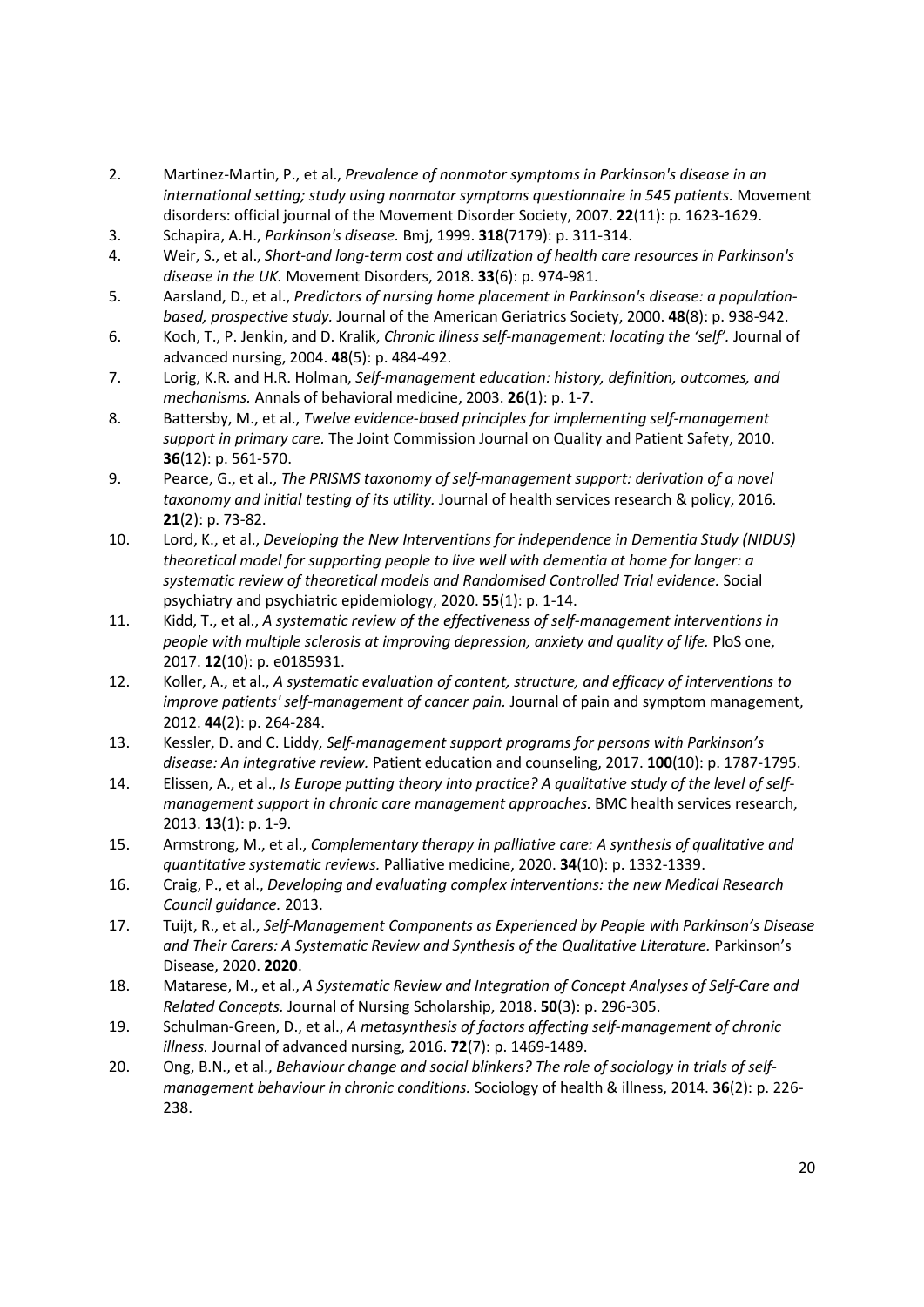- 21. Entwistle, V.A., et al., *"The more you know, the more you realise it is really challenging to do": Tensions and uncertainties in person-centred support for people with long-term conditions.* Patient Education and Counseling, 2018. **101**(8): p. 1460-1467.
- 22. Russell, S., et al., *Qualitative systematic review of barriers and facilitators to self-management of chronic obstructive pulmonary disease: views of patients and healthcare professionals.* NPJ primary care respiratory medicine, 2018. **28**(1): p. 1-13.
- 23. Tong, A., P. Sainsbury, and J. Craig, *Consolidated criteria for reporting qualitative research (COREQ): a 32-item checklist for interviews and focus groups.* International journal for quality in health care, 2007. **19**(6): p. 349-357.
- 24. Braun, V. and V. Clarke, *Using thematic analysis in psychology.* Qualitative research in psychology, 2006. **3**(2): p. 77-101.
- 25. Edhlund, B. and A. McDougall, *NVivo 12 essentials*. 2019: Lulu. com.
- 26. Pluck, G. and R. Brown, *Apathy in Parkinson's disease.* Journal of Neurology, Neurosurgery & Psychiatry, 2002. **73**(6): p. 636-642.
- 27. Hettema, J., J. Steele, and W.R. Miller, *Motivational interviewing.* Annu. Rev. Clin. Psychol., 2005. **1**: p. 91-111.
- 28. Zomahoun, H.T.V., et al., *Effectiveness of motivational interviewing interventions on medication adherence in adults with chronic diseases: a systematic review and meta-analysis.* International journal of epidemiology, 2017. **46**(2): p. 589-602.
- 29. O'Brien, C., L. Clemson, and C.G. Canning, *Multiple factors, including non-motor impairments, influence decision making with regard to exercise participation in Parkinson's disease: a qualitative enquiry.* Disability and rehabilitation, 2016. **38**(5): p. 472-481.
- 30. Harrison, D., et al., *Assets for health and development: Developing a conceptual framework.* European Office for Investment in Health and Development, London, 2004. **9**.
- 31. Hopkins, T. and S. Rippon, *Head, hands and heart: asset-based approaches in health care.* London: Health Foundations, 2015.
- 32. McLaughlin, D., et al., *Living and coping with Parkinson's disease: perceptions of informal carers.* Palliative Medicine, 2011. **25**(2): p. 177-182.